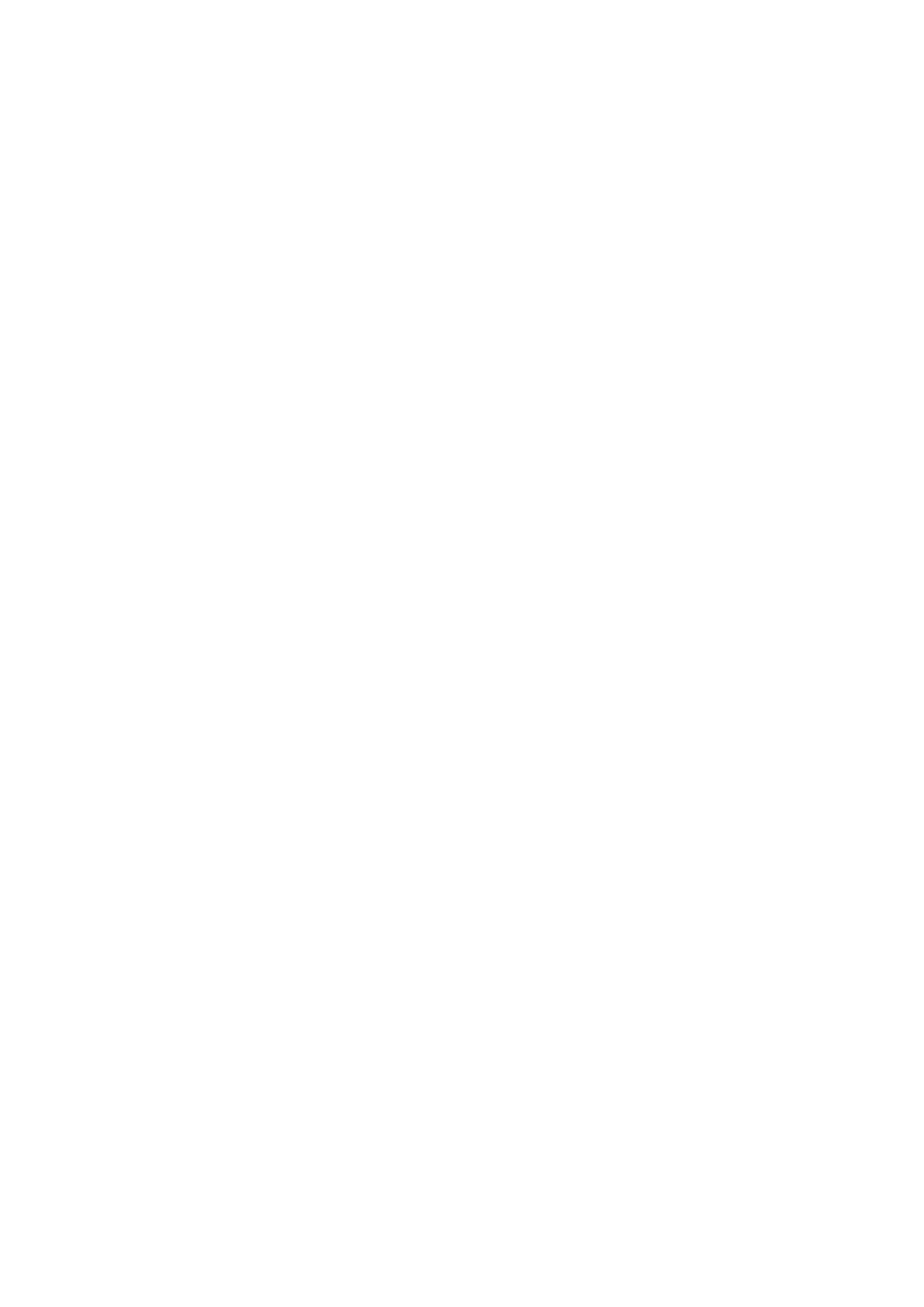# **EUROPEAN UNIVERSITY INSTITUTE, FLORENCE MAX WEBER PROGRAMME**

*Three Worlds of Institutional Change: Back-End, Front-End, and Informal Change in the Contemporary Welfare State* 

**JANE GINGRICH**

EUI Working Paper **MWP** 2009/35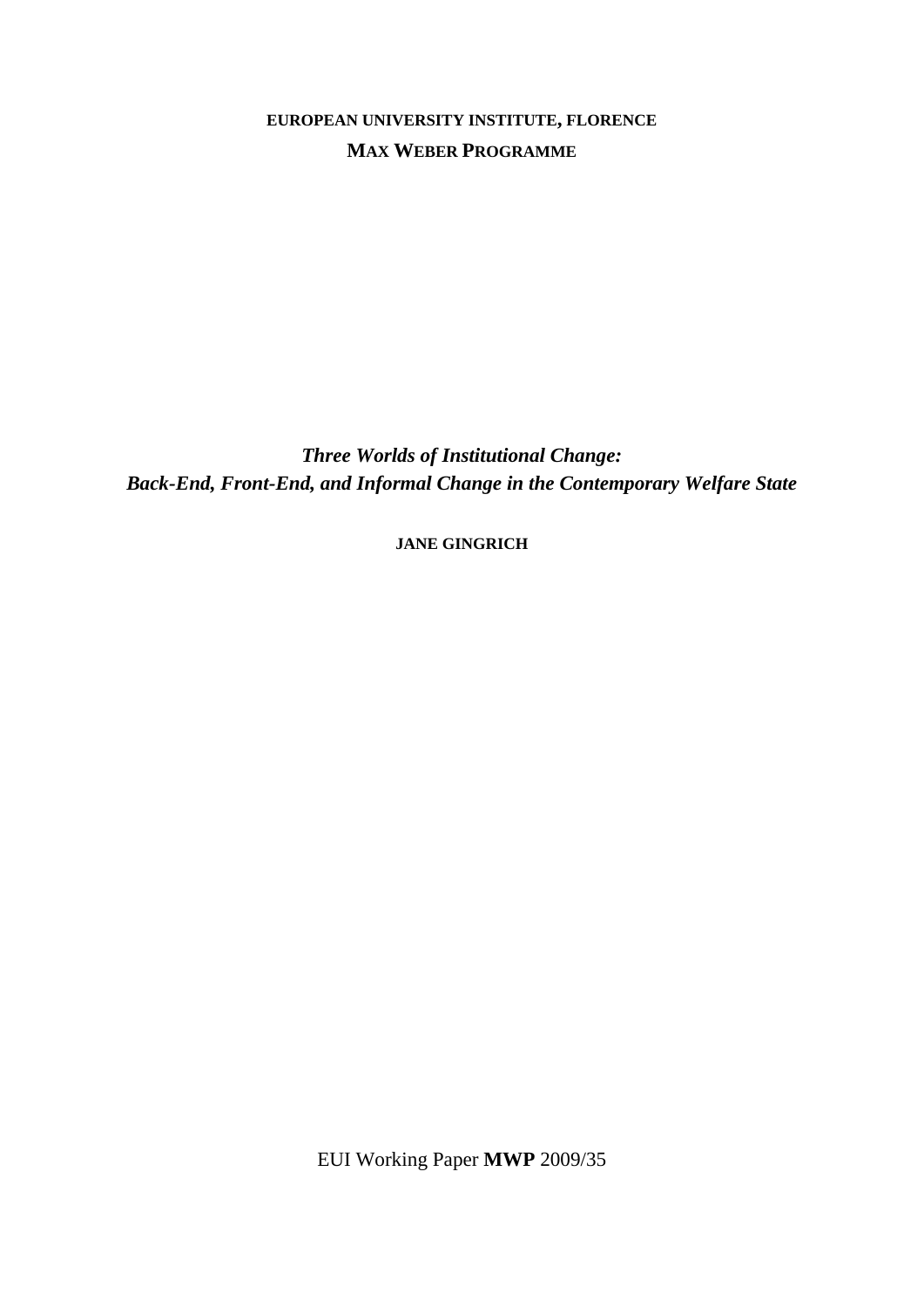This text may be downloaded for personal research purposes only. Any additional reproduction for other purposes, whether in hard copy or electronically, requires the consent of the author(s), editor(s). If cited or quoted, reference should be made to the full name of the author(s), editor(s), the title, the working paper or other series, the year, and the publisher.

The author(s)/editor(s) should inform the Max Weber Programme of the EUI if the paper is to be published elsewhere, and should also assume responsibility for any consequent obligation(s).

ISSN 1830-7728

© 2009 Jane Gingrich

Printed in Italy European University Institute Badia Fiesolana I – 50014 San Domenico di Fiesole (FI) Italy Hwww.eui.eu H cadmus.eui.eu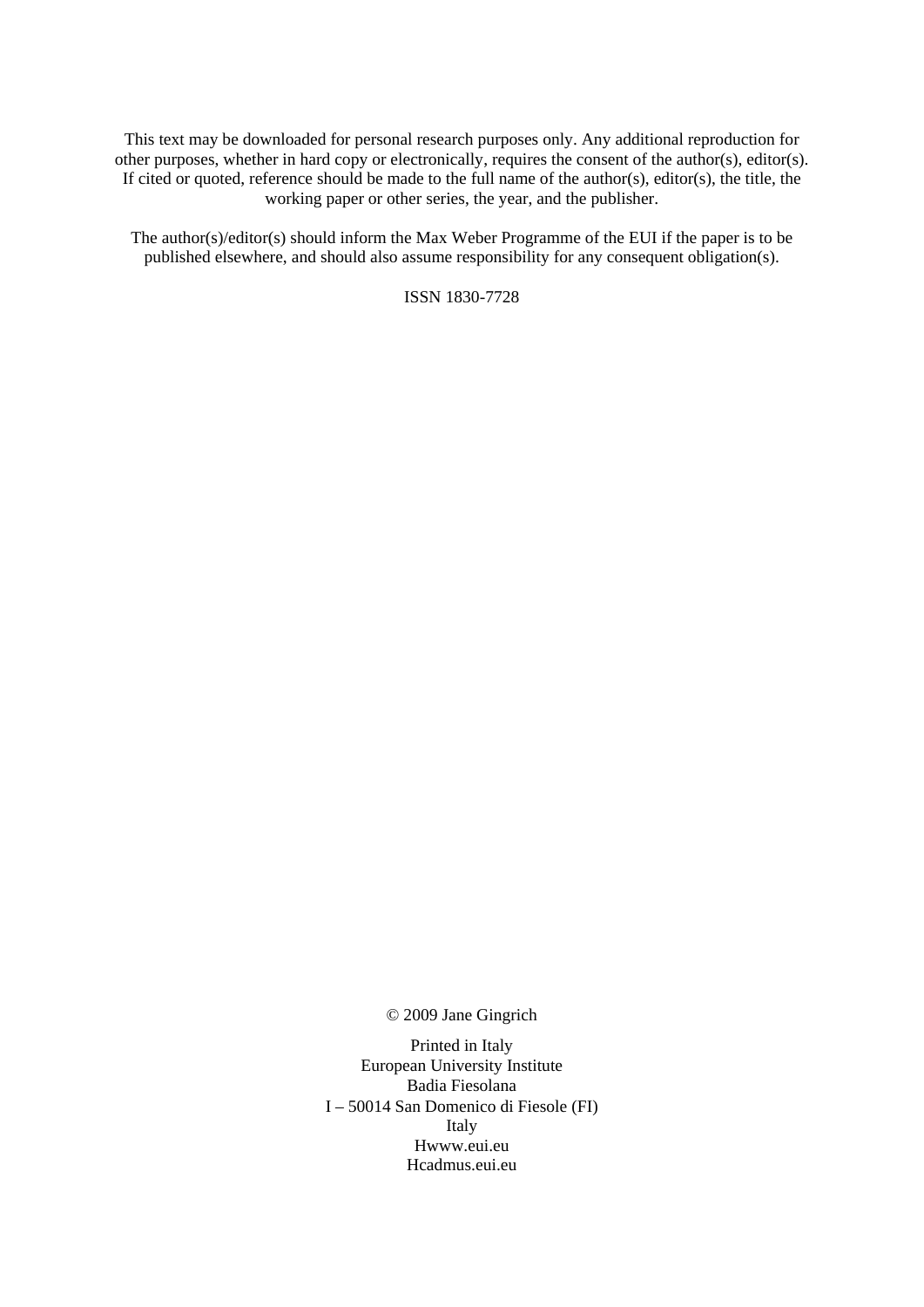# **Abstract**

While the financing of many existing welfare programs have been 'sticky' and resistant to change, through the 1980s reformers have radically altered the ways services are produced and administered. Much of the literature on institutional change has focused on either articulating the sources of continuity or the modes of change, rather than specifying why some parts of institutions are more open to change than others. This paper looks to address these questions. To do so, it first pulls apart the different costs of change, distinguishing among economic, political and sociological costs. It then turns to examining three modes of partial change that occur across varying cost structures: 'back-end' change where economic costs fall while other costs remain high, 'front-end' change where political costs fall while others remain high, and 'informal' change where sociological costs fall while others remain high. It examines this variation through the cases of health and welfare reform in the United States and the United Kingdom, showing that different cost-configurations led to different types of change and empowered different actors to engage in change.

# **Keywords**

Institutional Change, Health Care, Welfare State, Path Dependence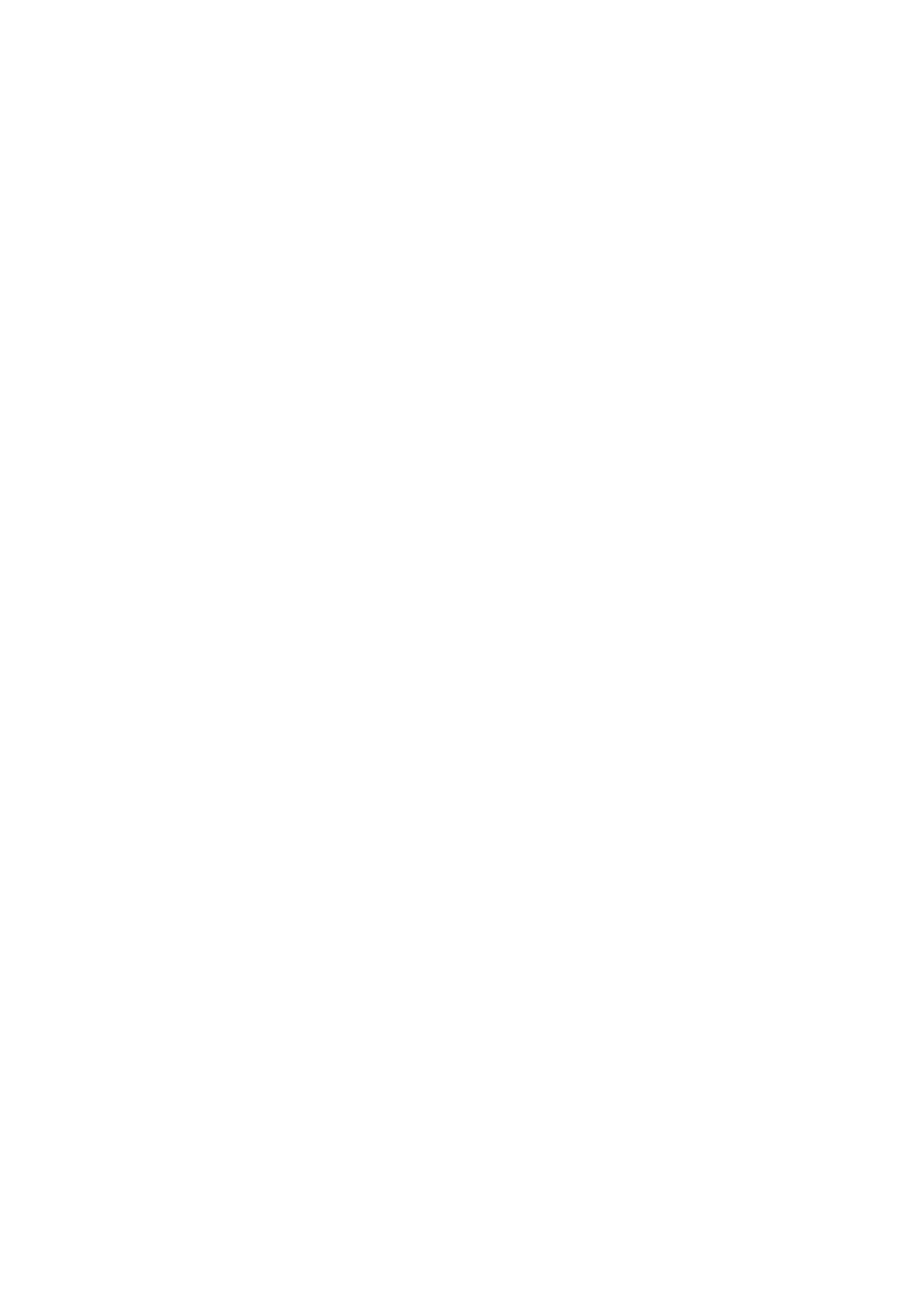### **Introduction**

1

Through the 1990s, as scholars of the welfare state were focusing on welfare institutions as exemplars of path-dependent development resistant to radical revision (Pierson 2001; Tuohy 1999; Esping-Andersen 1996), policymakers and private actors were introducing a series of profound shifts in the logic of welfare services. Reforms ranging from decentralization of responsibility for welfare services, to increased central government monitoring and testing of pupils, to changing the way providers of services are paid in order to stimulate competition, have dramatically reorganized, and frequently challenged, the position of doctors, teachers, and other professionals in delivering services. Doctors in the US now experience unprecedented oversight by private insurance companies over their clinical decision-making, and the state in most OECD countries regulates the content of schooling and health care practices in new ways.

These changes though, have not been wholesale. Sometimes they have been accompanied by either the expansion or retrenchment of benefits for citizens, but most countries have maintained existing benefits. American doctors remain largely embedded in a private financed employer-based health care system, and OECD countries, while interfering more in educational and clinical practices also continue to rely on professionals in many spheres. Recent reforms in welfare services then, pose a significant puzzle: why have some parts of the welfare state been open to change while others appear sticky? Why have powerful recipient groups sometimes maintained their benefits, while other powerful groups – doctors, teachers, and other producers – have not?

When we turn to the agents of change in welfare reform, further questions emerge. Scholars of the welfare state have engaged in long-standing debates about the relative importance of different social actors in determining change.<sup>1</sup> One line of work emphasizes traditional loci of political change – such as formal legal rules – and looks at the role of formal political actors in pursuing such change (Streeck and Thelen 2005). By contrast, others emphasize the core role of business and external actors in forcing change, pointing to behavioral changes – or continuity – among societal actors in shaping the playing field around the welfare state (Culpepper 2005). When we examine the introduction of reforms in health and welfare services cross-nationally though, a wide array of forces appear at play – from high profile political projects, to low-key bureaucratic revisions, to behavioral changes among key actors. A second puzzle thus emerges: what explains these diverse drivers of change over welfare policies?

These two empirical puzzles build on larger theoretical questions at the core of much research in contemporary institutional analysis. Why, where the well theorized mechanisms of institutional reproduction appear to be in place, does change nonetheless occur? How do the features of institutions that condition stability shape change (Streeck and Thelen 2005; Greif and Laitin 20034; Steinmo and Lewis 2008; Pierson 2004; Weyland 2008; Campbell 2004; Hacker 2004)? Which actors are central to understanding the politics of these changes (Culpepper 2005)?

In order to answer these questions, this paper argues that most welfare institutions display competing tendencies, with some aspects of the institution displaying classic features of path dependence (increasing returns to time, positive feedback) while others become more open to revision. In parsing apart the variegated nature of increasing returns in welfare institutions, I argue that we can begin to understand and predict where particular forms of change will occur and which actors have the scope and incentives to enact reform. Building on this claim, I argue there are three types of partialchange associated with different *cost structures*: *back end* change introduced by bureaucrats that occurs where institutions display low economic costs to change but high political and sociological costs to change; *front end* change initiated by political actors that occurs where institutions display high economic and sociological costs to change but low political costs; and *informal* change initiated by non-governmental actors where the economic and political costs to change are high but expectations around institutions begin to change.

<sup>&</sup>lt;sup>1</sup> For instance, see Korpi and Palme (2003) on the role of political parties, Mares (2003) and Swenson (2002) on firms.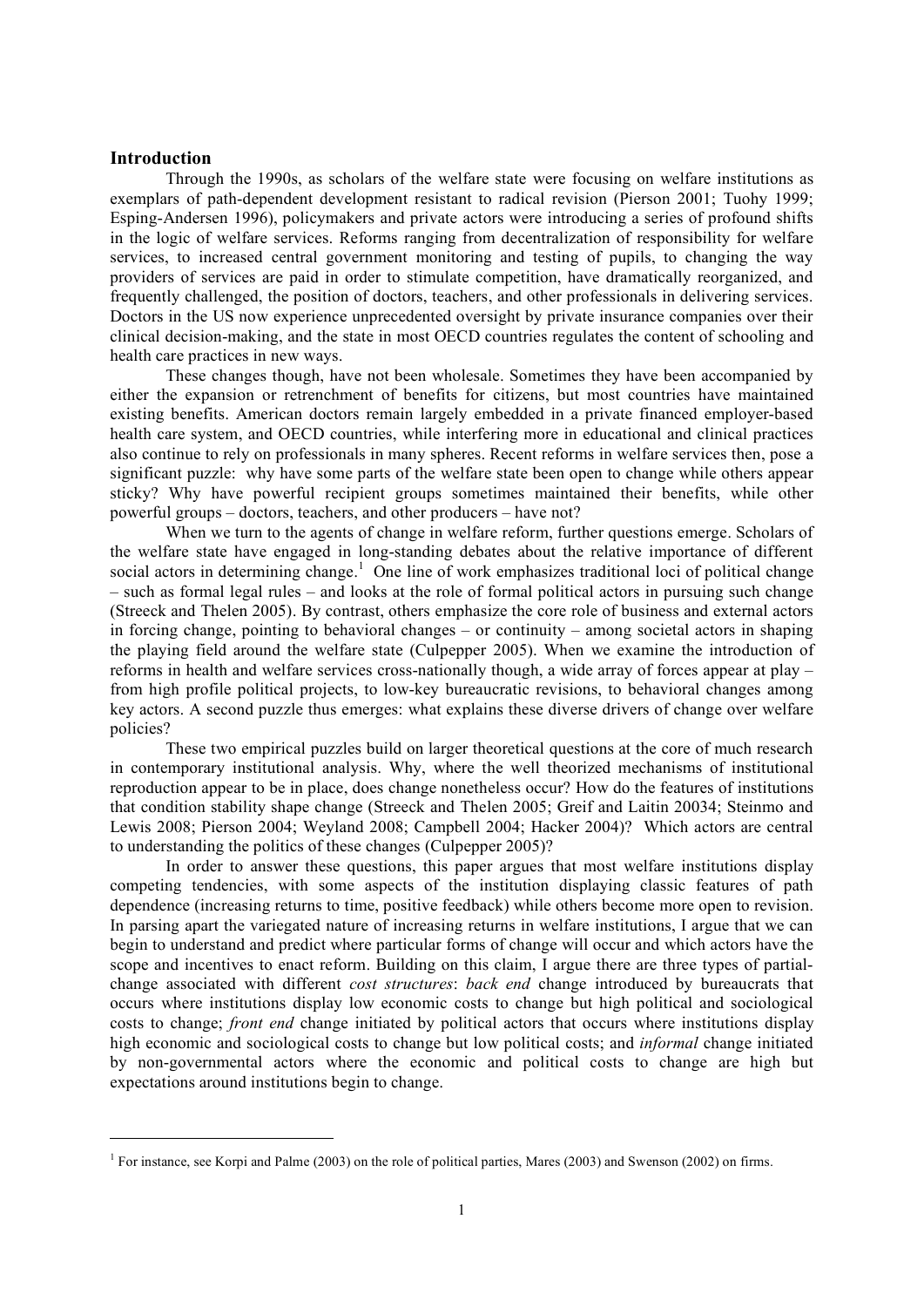The second half of the paper develops these claims by examining the introduction of these different types of change in American and British health and welfare institutions. In each case, a series of reforms altered the way that health or welfare institutions operated, with important distributive implications for the balance of power among the state, professionals and recipients of services. However, the nature and agents of changes differed across cases: reforms in British health care were largely driven by formal legal changes that enhanced state power; informal actors outside the state drove change to serve their interests in the American health care system; while in the area of American welfare reform, high-profile political actors looked to reframe welfare services to serve partisan aims.

#### **Section 1: Theorizing Institutional Change in the Welfare State**

Since the 1980s, the institutions of advanced welfare states have been beset by two contradictory trends. On the one hand, the structures of financing and benefit allocation were reformed through largely incremental measures, such as small cuts in pension benefits, copayments in health services and higher education, and limited access to some more specialized services like job seeking and child care (Pierson 1996, Esping-Andersen 1999). While recent moves demonstrate more dramatic cuts in some pension and benefit systems (Hausermann 2009), the level of spending on pensions, health and other major services has been largely maintained. On the other hand, as scholars of public administration note, during this same period policymakers dramatically reformed the public sector itself (Kettl 1997, Pollit and Bouchaert 2003). This pattern raises significant puzzles. Why have some parts of health and other welfare policies been stickier than others? What explains the particular trajectory of reform?

Through the 1990s, much of the theoretical literature on the welfare state focused on explaining the former trend of institutional stickiness rather than the latter one of institutional transformation. Paul Pierson's well-known argument about the contemporary politics of the welfare state presents a clear theoretical formulation for continuity, or path-dependence, in welfare services. Pierson argues that many political institutions demonstrate 'increasing returns' to time.<sup>2</sup> While the rules and routines that constitute institutions may emerge from contingent or accidental events, they produce self-reinforcing feedback mechanisms that make them more difficult to change as time passes (Mahoney 2000). Early decisions frame the choices for policymakers in the future. For instance, Pierson argues that pay-as-you-go (PAYG) pension systems provide a clear example of the difficulty of changing existing institutions. Not only would any change require paying out to current beneficiaries while financing an alternative system, but PAYG pensions also enjoy widespread electoral support and have strong organized interests groups to defend them. For Pierson (2001), a host of features – from asset specificity to veto points – work together to limit change in many political and welfare institutions. This view both minimizes the scope for change and presents its character as tending towards low visibility incremental reform.

Institutionalist scholars though, recognizing that welfare and other institutions were changing far more than Pierson's analysis would suggest, have moved away from a strict focus on pathdependence (Streeck and Thelen 2005; Pierson 2004; Hacker 2004). Instead, a new line of scholarship, developed extensively by Streeck and Thelen (2005) but also by Pierson himself (2004), elucidates how existing structures condition the nature of change, rather than solely its presence or absence. Streeck and Thelen's volume focuses on the broad movement towards liberalization across advanced political economies since the 1970s. They argue that because compliance with institutions is contested, that there is constant change at the boundaries of institutions as actors apply the rules differently. Over time, this contested institutional reproduction can lead in a number of directions that sometimes break with the status quo. Work by Jacob Hacker (2004) and more recently Thelen and Mahoney (2009) further develops these claims, looking at how specific features of both the external political environment (e.g. veto points, the legislative system) and the scope for non-compliance interact to allow for different types of change strategies. In this formulation, change occurs because actors are

<u>.</u>

<sup>&</sup>lt;sup>2</sup> Scott Page (2006) argues that the conflation of path dependence with increasing returns in much political science literature relies on faulty reasoning. This paper largely eschews these debates as it focuses on the effects of particular types of increasing returns on institutional change rather than on path dependence *per se*.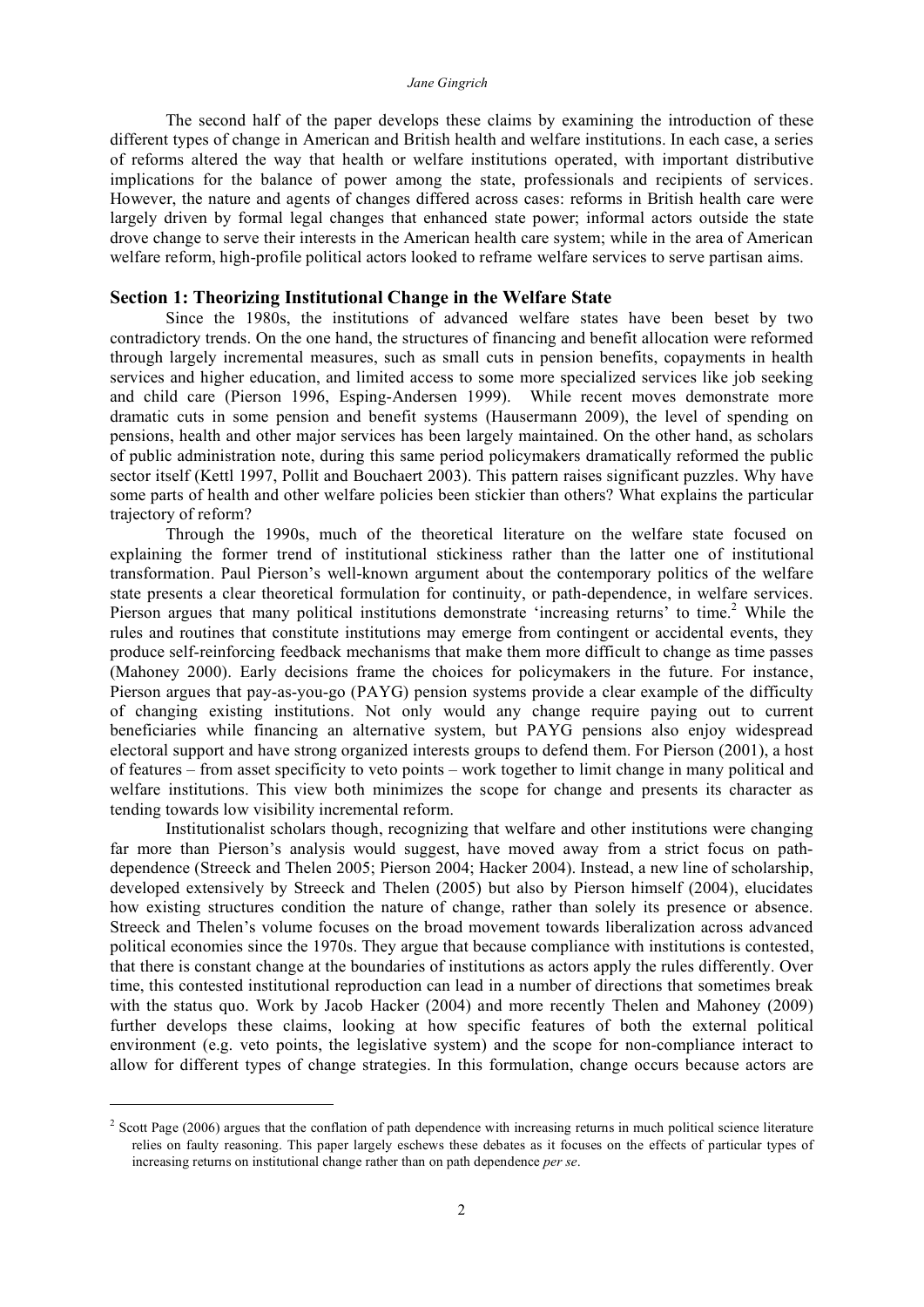able to either subvert the structure of compliance or to force change through direct political means, with different modes of change following these opportunities.

Empirically though, change in welfare institutions does not just emerge from non-compliance or in low-veto point environments. Appendix A lays out the breadth of these changes across the OECD in the domain of health care. While public spending on health has been stable or increasing from the 1980s to the present, there has been a remarkable reorganization in the role of the public sector and health professionals. Nearly all countries have reformed how they pay hospitals and many have introduced new performance management systems, flirted with markets, and asserted a stronger purchasing role. Equally, in other areas, there have also been changes – many countries have reformed their education, long-term care for the elderly, childcare services, as well as social assistance and job training, while maintaining high levels of spending and eligibility (E.g. (Eurydice 2007; OECD 2005; Lundsgaard 2002). These change are not limited to low veto point environments, nor do they emerge through non-compliance. These reforms occur through both legislation and formal administrative change and, although highly technical, matter a great deal for those working in and managing hospitals, and ultimately, for patients themselves.

Theoretically, the current literature on institutional change also leaves unclear the precise link between the widely theorized mechanism of path-dependence – increasing returns and the costs it creates – and the nature of change. While suggesting that the increasing returns logic does not always apply, it does not directly theorize how deviations from it might permit broader patterns of change in welfare institutions. The following section aims to contribute to this recent theorizing on institutional change, by parsing apart exactly how the increasing returns logic matters in a changing environment, and for which actors.

#### *A Theory of Variegated Returns*

In order to explain institutional change this section makes two arguments. First, institutions may display the classic features of increasing returns in some areas but not in others. The precise shape of the cost structure encourages a particular type of institutional change. Second, particular actors have an incentive to alter institutions to serve their own aims, but which actors are in a position to accomplish real change is also conditioned by the existing cost structure. The following sections take these points up in turn.

If we return to Pierson's analysis of programmatic path-dependence in the welfare state, we see that his understanding of path-dependence presents several reinforcing costs to change that place all aspects of the institution off limits. PAYG pensions are difficult to change because not only would they require tax-payers to fund both current retirees and their own pensions, but also because cuts threaten the wrath of the electorate and organized interest groups, and further because individuals and firms make private choices that build on the expectation of PAYG pensions and these behaviors are difficult to alter.

However, there is no logical necessity behind uniformly rising costs – some aspects of institutions may develop in ways that condition constant or decreasing costs to change over time.<sup>3</sup> Moreover, Pierson's approach supposes a false coherence on the costs of changing institutional structures. While political scientists define institutions in slightly different terms, most see institutions as configurations of rules that shape human behavior. <sup>4</sup> Institutions as diverse as a Central Bank, coordinated wage bargaining system, or a national health care system are institutions because they rely on multiple overlapping rules that shape social behavior in the area of banking, wage bargaining, or health care in predictable ways. An institution, then, is not a single rule, but a set of rules, and as Streeck and Thelen (2005) argue, this complexity is crucial to shaping the way institutions may be changed and redeployed.

<sup>&</sup>lt;sup>3</sup> Avner Grief and David Laitin (2003) argue institutions may become less functional over time, based on characteristics embedded in the institutions themselves.

<sup>4</sup> Douglass North defines institutions as the 'rules of the game' or 'humanly devised constraints that shape human interactions' (1990). Thelen and Streeck define institutions as 'building blocks of social order' emphasizing enforceable rules that shape actors' behavior (2005).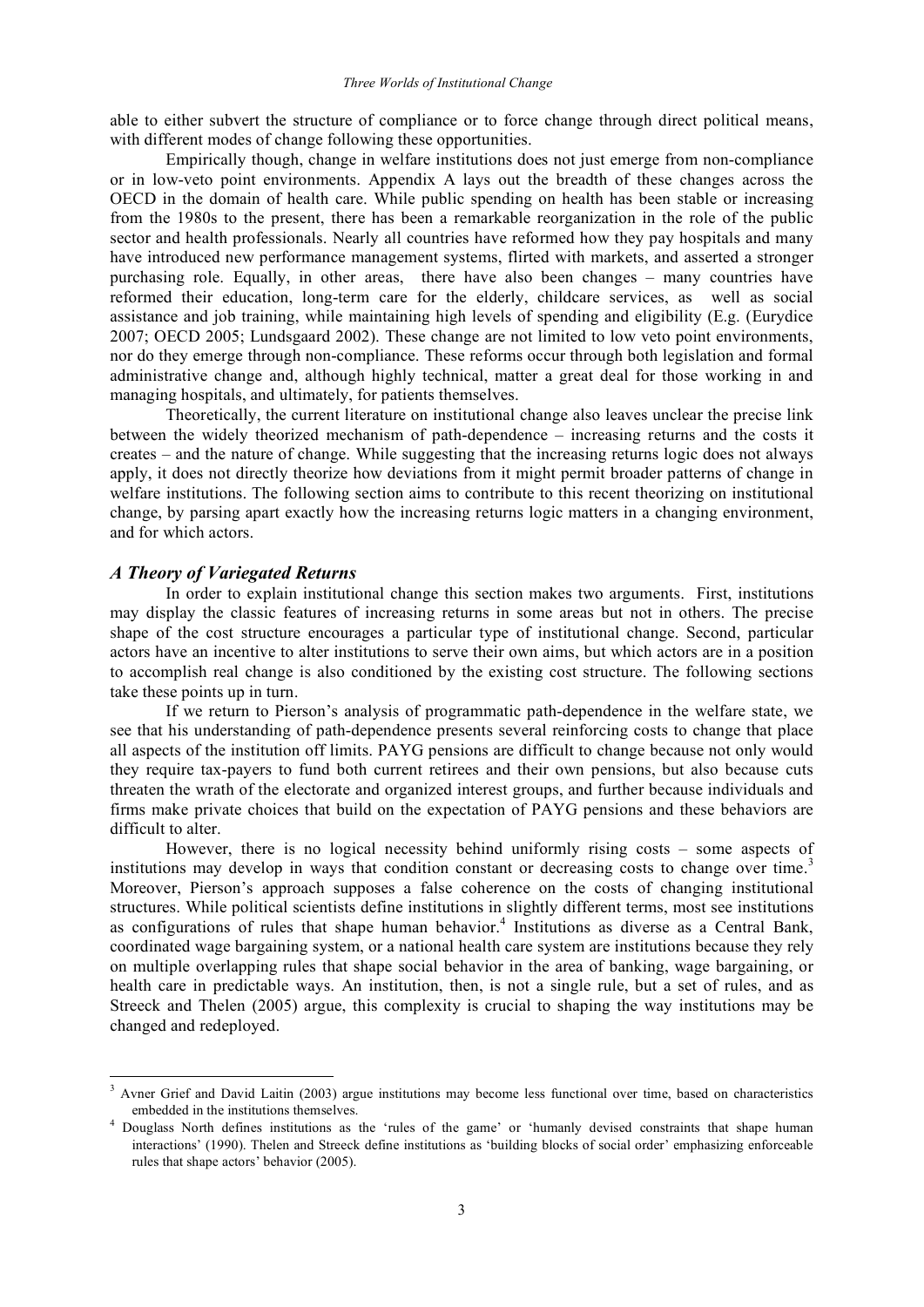#### *Jane Gingrich*

In order to understand which features of the institutions may become open to change, we need to parse apart the different costs to change and the particular increasing returns arguments associated with them. First, many economists point to a particular *economic* logic of increasing returns, which emerges where transaction costs grow as time passes (David 1985; Arthur 1994). These costs may emerge for several reasons – such as the presence of large set up costs to an existing institution, learning effects as users of the system become habituated to it, coordination effects as new institutions grow up around the existing institution, and adaptive expectations as individuals make plans around it (this categorization of costs follows from Pierson 2000). Where these features are in place, change – even moving to a superior system – is unlikely because there are direct and increasing financial costs to creating new forms of organization or indirect financial costs involved in creating coordinating institutions.

Work in political science and sociology, including Pierson's, supplements these economic arguments with both a *political* and *sociological* logic of increasing returns. The *political* logic focuses on the difficulties policymakers face in the political process in introducing change. These costs may be financial – in terms of lost campaign contributions – or electoral. As institutions develop, they may encourage beneficiaries of existing structures to expand their organizational capacity. These concentrated interests, particularly in systems with many opportunities for blocking legislation (e.g. many veto points) make change difficult. At the same time, as the public comes to support services and will not countenance losses in benefits, politicians face growing electoral repercussions to change (Pierson 1996). Both features create direct political costs for would be reformers, through votes or support from organized interests. Finally there is also a *sociological* logic of increasing returns. Here, informal routines and sanctions emerge around a particular formal institution and complement it and make it difficult to change. Over time policymakers face high costs in forcing actors to change their ways, which again may be financial or simply threaten policy ineffectiveness, as the 'taken for granted' aspects of institutions become entrenched.

Where the economic, political and sociological costs of change are all high and increasing – as in Pierson's discussion of PAYG pensions – then reform is likely to follow his model of low-visibility, incremental, and primarily path-dependent change, where policy-makers aim at avoiding blame. Equally, where these costs are uniformly low, then an institution may be open to radical revision. However, unlike the PAYG pensions example, in most areas of the welfare state it is by no means clear whether the economic, political and sociological logics of institutions display the same costs to change; indeed, many such institutions are likely to display different patterns of costs. Table 1 summarizes the expectations developed in the following pages, arguing different cost structures promote different modes of change.

|            | Economic Costs High        |                           | Economic Costs Low         |                           |  |
|------------|----------------------------|---------------------------|----------------------------|---------------------------|--|
|            | Sociological<br>Costs High | Sociological<br>Costs Low | Sociological<br>Costs High | Sociological<br>Costs Low |  |
| Political  | Incremental                | Informal                  | Back-End                   |                           |  |
| Costs High |                            |                           |                            |                           |  |
| Political  | Front-End                  |                           | Radical Revision may be    |                           |  |
| Costs Low  |                            |                           |                            | possible                  |  |

**Table 1: Modes of Change**

In many areas of welfare production, benefits and services are popular and citizens are often heavily resistant to cuts (i.e. the political and sociological costs of change are high and increasing over time) but the *economic* costs of moving towards a different mode of financing, organization in the public system, or using more private actors are falling due to new technology. For instance, in the area of health care, before the late 1970s, most systems relied on large degrees of professional discretion and little formal management. There were few standard definitions of what a hospital 'product' was and little widespread use of technology that permitted pricing services, monitoring quality, or disseminating information. This situation made change economically costly, as the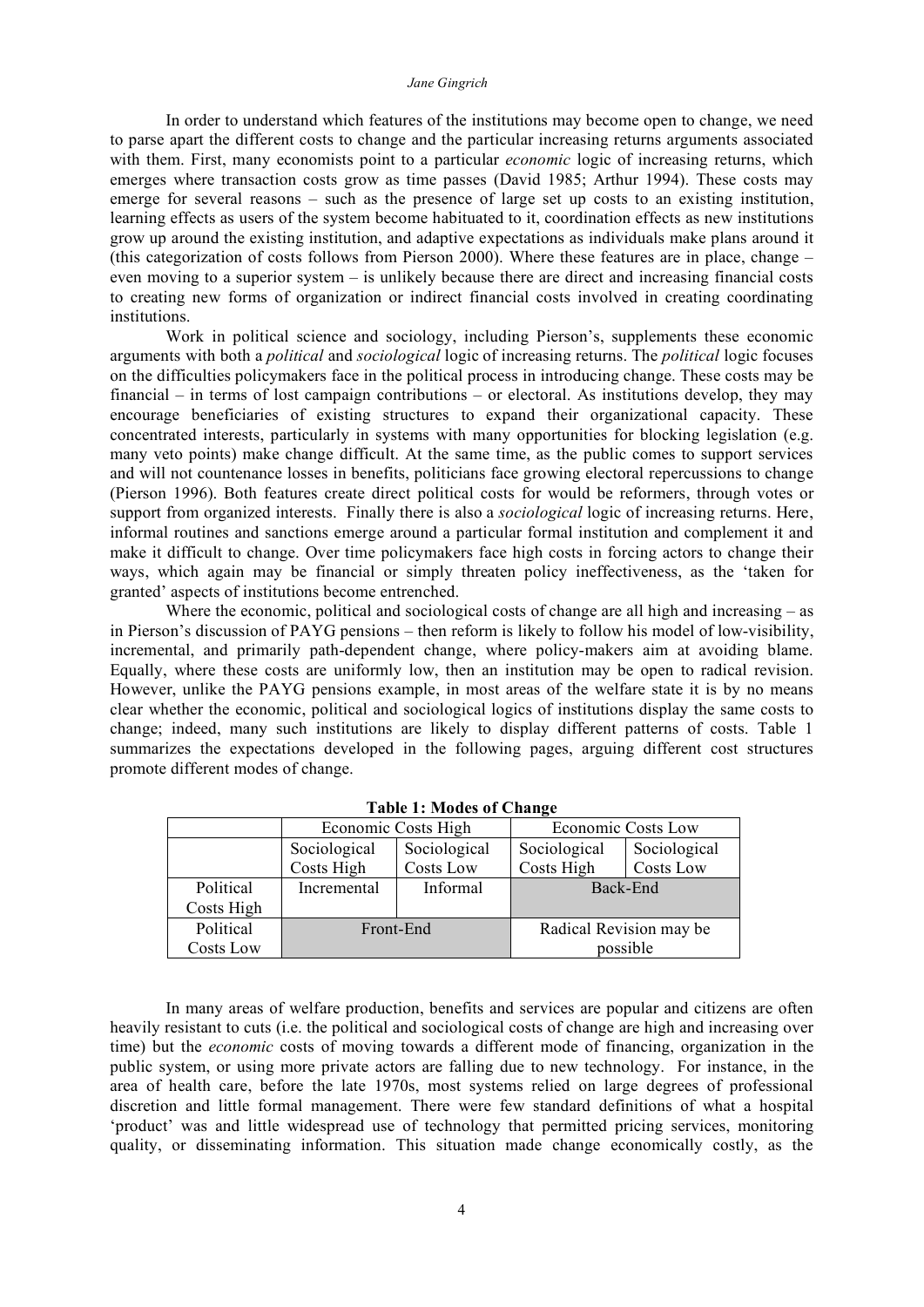government or insurers relied on traditional systems of organization in hospitals and clinics and lacked the tools to revise them.

However, new computing technology and the gradual adaptation of this technology within the health care system have enhanced the ability of the government (or private insurers) to exercise oversight of medical practices and manage them in new ways. In the past, if a government wanted to move away from a traditional publicly administered health care system to one with significant contracting with the private sector, it would have faced formidable challenges in devising a contract – it would need to make a large up-front investment to develop procedures for defining and measuring what a hospital or a doctor was to do (e.g. high fixed costs to change), it would need to introduce new personnel able to devise and monitor contracts (e.g. to overcome the learning effects of existing institutions), and finding new providers would be costly. However, developments in medical and managerial technology have created widely available tools to define, cost, and monitor performance thus, the fixed costs to change have fallen (Kimberly and de Pouvourville 1993). Furthermore, increased bureaucratic capacity in governments has given them more personnel and the direct ability to structure contracts (Morone 1994). Finally, the increasingly global health care market place has created new firms able to provide services. While change is still costly, these economic costs have fallen rather than increased over time, even if the political and sociological costs to change demonstrate increasing or constant returns.

Where economic costs fall – but other costs remain high – changes are more likely to occur in the 'back end' of the institution where they are less publicly visible and less immediately jarring to individuals. These changes target the production or administration of services and benefits, through decentralization, payment reforms, performance incentive, oversight or central management or other bureaucratic measures. These changes are of low visibility and are aimed at 'blame avoidance' but they are not incremental. For instance, they could involve changing a system of hospital or school financing in ways that radically restructure the incentives facing physicians and teachers, but that are not clearly comprehensible to the public.

Given the popularity of most (but not all) welfare programs, this mode of partial change is most likely to be dominant in the welfare state. Economic costs are likely to fall under two conditions: where new technology increases the ability of the state to monitor recipients (in the case of income transfers) or providers (in the case of services) and where the state has the capacity to introduce and diffuse this technology. Thus for a given policy area, such as education or health, the same technology may reduce the economic costs of change more in some countries than others, where the government already has levers of control and monitoring in place. Where the existing system gives the state little control, because users have much choice, providers have much autonomy, and administrative or oversight structures do not exist, then technology may not reduce the costs of change because the state would need to build new and costly administrative structures to introduce it.

By contrast, in other areas *political* costs may fall or remain low even in instances where economic and sociological costs are high. One example is lower-salience or unpopular international agreements, such as the Growth and Stability Pact in the European Union. Through this agreement, European Monetary Union states have agreed to keep budget deficits below 3% of GDP in each year in order to avoid a mismatch of fiscal and monetary policy. Although this agreement has not been particularly effective, given that the architecture of the European monetary structure is premised on having some control over fiscal policy, there are large fixed costs to changing it and the presence of complementary institutions makes change economically difficult. As these complementary institutions develop, these economic costs are likely to increase. By contrast, politically such costs are not certain to increase over time – as current overspending in several EU states demonstrates, proponents of the pact are often few or counterbalanced by alternative stakeholders who are keen for more spending. Thus the economic and political logic pull in alternative directions.

For this cost structure, change is likely to occur to the 'front-end' of institutions. These changes involve 'rebranding' or 'redeploying' an unpopular institution to serve new political ends, while maintaining the basic structure of the institution. For instance, policymakers facing unpopular but binding international constraints may talk about them in new ways to achieve domestic aims, using the political space around the institution to redefine it in ways more suitable to their interests.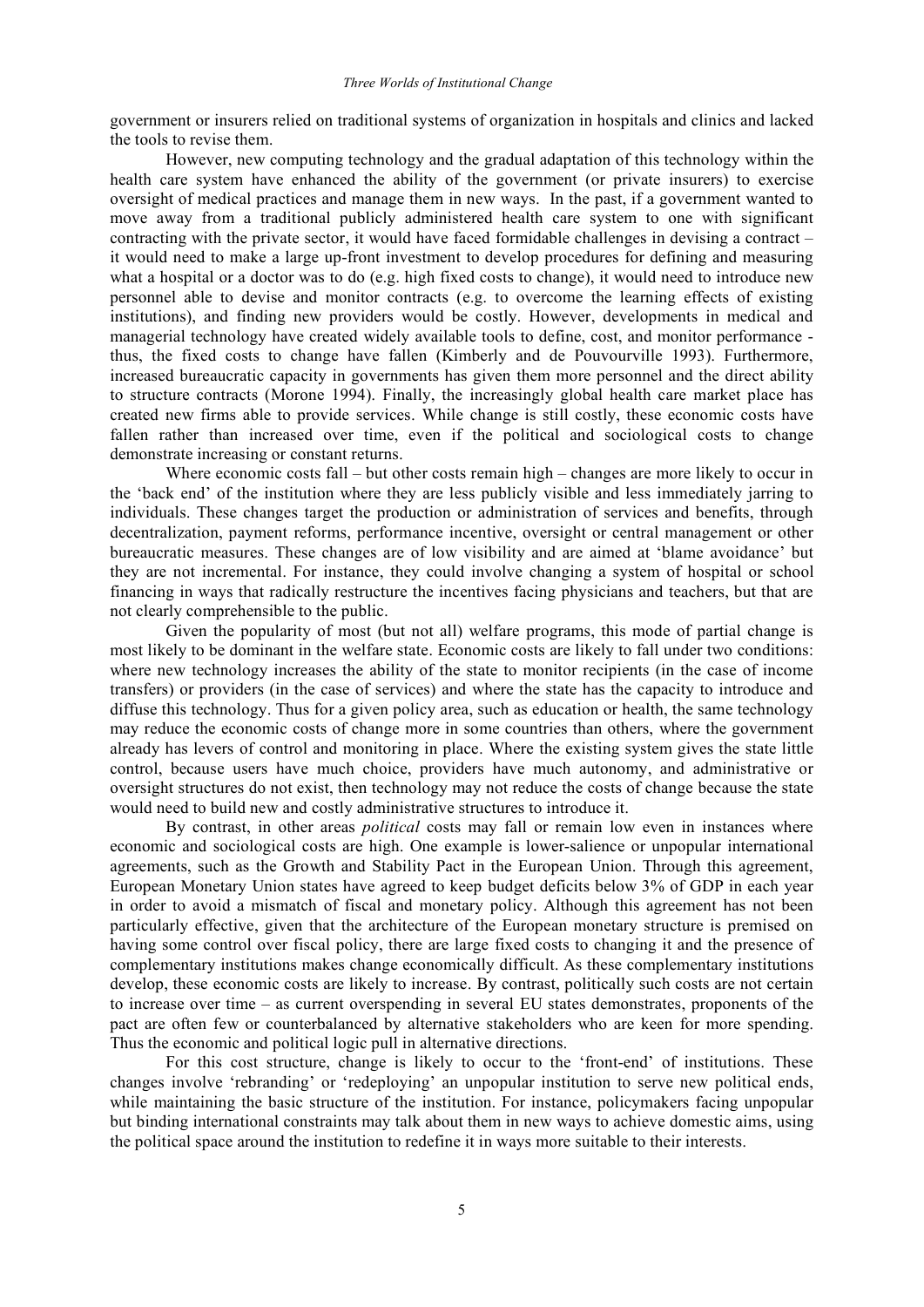#### *Jane Gingrich*

This mode of change is less likely for many welfare programs, which often have high political costs to change, but may occur for unpopular programs. While features of political environment, such as veto-points or the existing constitutional structure, may affect the political costs, these features are less likely to change over time. Thus, political costs are most likely to fall for two reasons: where the program loses public support (i.e. there is a shift in public opinion) or organized interests become less powerful (i.e. they lose financial or organizational resources).

Finally, in some instances the more informal expectations around services - the *sociological* costs - may fall even where the political or economic costs of change are high and increasing over time. For instance, parental expectations about the quality of schooling and their consequent demands on teachers have shifted away from the more traditional hierarchical model that dominated in the past, unsettling the 'mental maps' actors have of how schools should operate and serve children (Brown (1990). In these cases, the political costs to cutting services or even introducing changes in production (such as school vouchers) may rise over time, as citizens are leery of change and teachers mobilize against it. Furthermore, in the area of schooling, while economic costs to change often fall in the way outlined above for health care, in some systems tight funding and physical capacity mean that governments may face difficulties reorganizing production. Nonetheless, social expectations about the school system have often changed, opening up the informal field around how education in produced.

Here, change is likely to follow from the emergence of new informal institutions that work against existing formal institutions. Helmke and Levitsky (2004), in their study of informal institutions, label such institutions as 'accommodating' – where formal institutions are effective in regulating outcomes but informal institutions promote divergent outcomes, creating overlapping but opposed institutions. For instance, in the example of schooling, schools and teachers may begin to cater explicitly to parental demands in ways that may challenge the formal rules and expectations about school behavior even as the formal rules in the system remain in place.

This type of change is likely for welfare programs that are service based, and involve highly routinized interactions among different actors, for instance, doctors and patients or social workers and clients. Sociological costs are likely to fall for two reasons: where new educational or competitive practices alter the expectations of workers and firms in the field, or where new norms of consumer behavior demands alter the expectations of recipients. In each case, new behavior may emerge that contradicts existing practices, creating the scope for further changes in the field.

#### *Who drives change?*

The above discussion suggested that varying economic, political and sociological costs to change create varying opportunities for reform. However, this claim raises a further set of questions, who enacts change and why? If no actor has an incentive to deviate from the status quo, then falling costs to change will not translate into change. Understanding why actors would take advantage of falling costs to change requires asking two questions. Who benefits from change? And which actors can actually effectively build on the existing institutional structure to create change?

The answer to the first question is likely to be heavily context dependent. The further away an institutional status quo is from an actor's ideal point, the more incentive they have to engage in change. Existing structures may not only create those satisfied with the system (e.g. policy-takers, voters) but also groups that are dissatisfied. In the cases examined in more detail below, health care and welfare system reform, three major sets of actors are important – payers (often the government), patients and recipients, and providers of services. While many health and welfare systems traditionally served the interests of recipients and providers, rising costs have made payers increasingly unhappy with the status quo. Thus over time, the potential benefits that payers receive from change have grown, giving them more incentive to look to reform. In this specific case, one set of actors has had strong incentives to disrupt the existing structures.

Traditionally, much of the literature on institutions has seen these dissatisfied actors as largely disempowered - institutions themselves being a source of power for those whose interests they serve (Thelen and Streeck 2005). However, changing cost structures offer new opportunities for dissatisfied actors to redistribute power in the system, away from existing 'winners' and towards themselves. Whether an actor is able to take advantage of falling costs though, depends on their relationship to the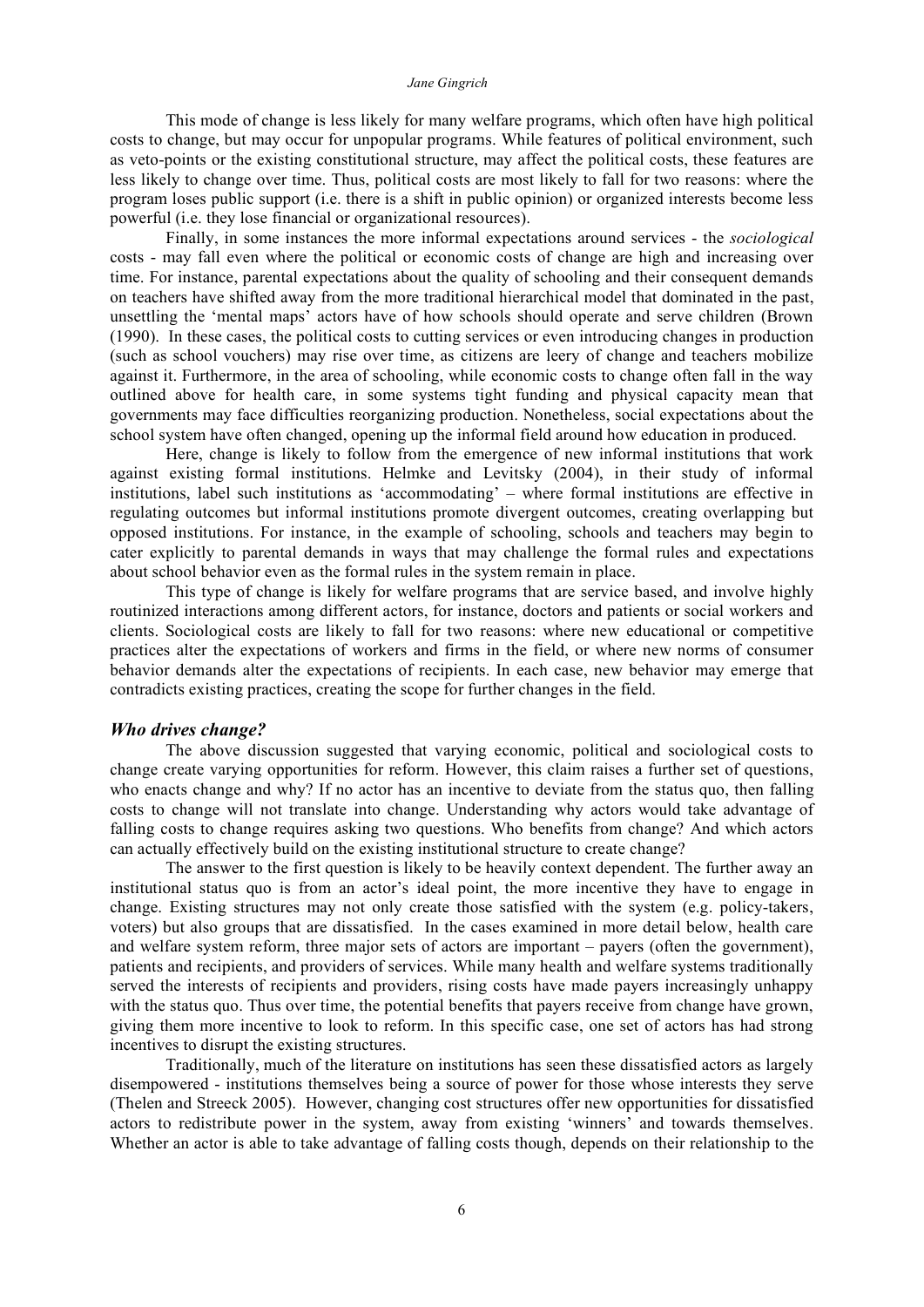existing structure. When some parts of an institution are open for change but not others, actors need to be able to navigate existing constraints – whether entrenched interests, high fixed costs to change, or the presence of informal expectations that remain in place – and offset potential opposition or costs. The nature of the cost structure shapes the relative power of actors to do so. Varying cost structures not only create varying opportunity structures for reform but also provide particular actors advantages in the reform process.

Where 'back-end' change is likely because economic costs fall and political and sociological costs remain high, bureaucrats are the likely change agents and 'winners' of reform. Because 'backend' change involves reforming administrative rules and is often highly complex, administrators themselves are in a key position to enact such changes. While bureaucrats are ultimately responsible to politicians, and politicians themselves may motivate the changes, the bureaucracy plays a crucial role in driving change. In creating new incentives and structuring administrative rules in particular ways, these changes are likely to further empower key bureaucratic actors.

Where 'front-end' changes emerge, because of falling political costs in the face of high economic and sociological costs, politicians are the key actors. These reforms involve changing the discourse or framing of a policy, redeploying it for new political purposes. Here, politicians have both the incentives to engage in such change, and the visibility to reframe institutions. In politicizing institutions in new ways, they are able to bend existing structures to serve their own needs.

Finally, informal behavioral changes occurring as sociological costs fall, while other costs remain high, follow from the actions of non-state actors. While high economic costs limit large bureaucratically driven changes and high political costs make radical reform unattractive to politicians, non-state actors have fewer reasons to comply with existing institutions. As they do not face the same system-wide responsibility as either politicians or bureaucrats, they are able to individually deviate and create new behavioral patterns. In so doing though, they look to serve their own interests, reshaping the institution to better appeal to their private demands.

The above analysis suggests that what opportunities for change emerge, and which actors will introduce change, will vary systematically across different cost structures. The next section develops these arguments empirically by looking at recent changes in health and welfare services in the UK and America.

#### **Section 2: Reforming Health and Welfare Services in the UK and America**

This section examines reforms in health and welfare services, arguing that different types of change emerged from different cost structures. The cases of health and welfare reform in the US and the UK have emerged as prominent examples in the literature on path-dependence (Giaimo and Manow 1999; Pierson 1996; Steinmo and Watts 1995; Tuohy 1999). In reexamining these classic cases though, we see both substantial change and different modes of change. Even as scholars of pathdependence focused on aspects of stability in these programs, other parts were changing in the three distinct ways discussed above.

The first two cases look at reform of highly salient health care services – where the political costs of change were high - in the UK and USA. In both cases, rising spending gave health care payers an incentive to reform services in ways that targeted professional autonomy. However, the existing public cost structure in UK meant that new management technology reduced the economic costs of change, giving the state the capacity to introduce radical *back-end* reform and gain more power in the process. By contrast, in the US, the economic costs to change remained high, leaving non-state actors, the private insurers, to drive change through *informal* measures. The third case turns to welfare reform in the US, where the political costs to reform began to fall as the other costs initially remained high, leading reformers through the 1980s to introduce highly visible, symbolic, *front-end* reforms as a way of claiming credit for being tough on welfare, reorienting the public's stance towards the program.

#### *Reforms to the NHS: Back End Reform*

Reforms in the late 1980s introduced market forces into the British National Health Service (NHS), forcing hospitals and doctors to compete for the first time. Far from undermining the state, these markets empowered it as the payer of services – something that has continued to accelerate over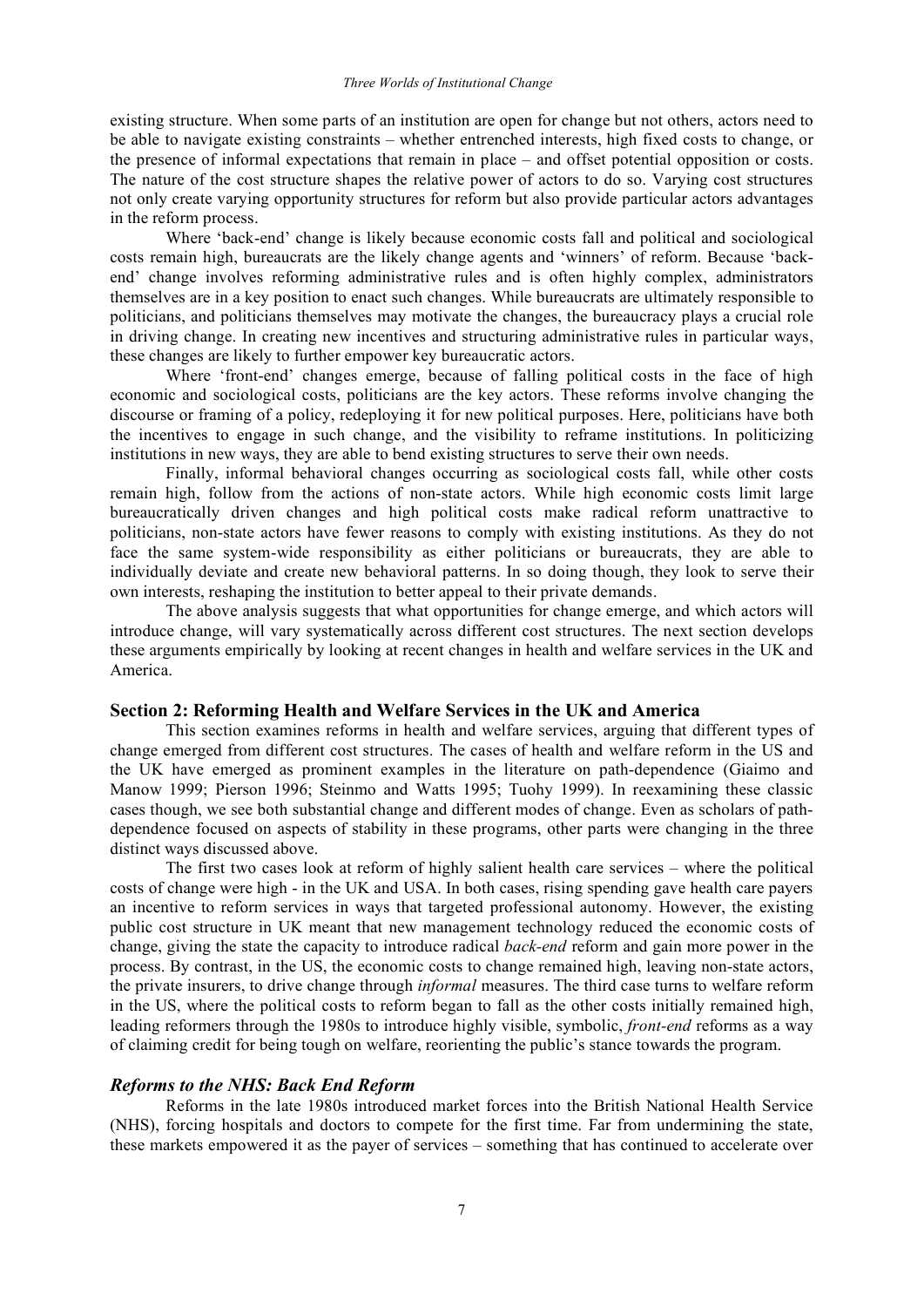#### *Jane Gingrich*

the past decade. These *back-end* changes emerged for two reasons. First, the highly constrained political environment around the NHS in the 1980s gave the Conservative government an incentive to introduce bureaucratic reforms in the health care system that changed the way hospitals and doctors interacted. Second, these changes were feasible in the British system because new technology combined with the existing structure of state control meant that the 'economic costs' of change fell.

The NHS, established in 1948, is often taken as an archetype of a public health care system since it has a single payer and primarily public provision. All citizens can receive care free at the point of use, most hospitals are owned by the state, and most physicians work under contract with the NHS. From its inception, the British public embraced this particular institutional structure, with the NHS repeatedly listed as one of the most important issues in public opinion surveys (Market and Opinion Research International 2007). This support meant that although the British political system provides few legislative checks on government action, politically, governments have faced strong constraints on unpopular reforms to the NHS. When the Conservative Thatcher government considered cuts to the service, the public reaction was fierce, forcing Thatcher herself to promise that the 'NHS was safe with us' (Klein 1995). When later considering reform, Thatcher and her advisors examined the possibility of introducing overt privatization that would cut public benefits, tax breaks for private insurance, and greater individual co-payments, but these suggestions did not make it past Cabinet because they were seen as politically risky (Klein 1995).

Economically though, the costs to reforming the NHS, particularly its administration, displayed a different logic. Through the initial post-war years, the economic costs of change were high. Doctors long held a powerful position in both the political system and in the management of the NHS itself. While the central government controlled many aspects of planning and financial resource allocation, including over where and how to invest in infrastructure, the distribution of physicians (through its purchasing role), and the total volume of resources spent, this power rested on an 'implicit concordat' between the state and physicians. <sup>5</sup> Physicians maintained a large amount of clinical autonomy, professional control of medical practices, and effective control over how to ration funds and spend them on the ground (Klein 1995, Tuohy 1999, Giaimo 1999, Ham 2004). This structure meant that the government had few tools to challenge physicians, they were both involved in central decision-making and the state relied on them to ration services to citizens and determine the structure of care. Moreover, both health professionals and citizens came to rely on these structures and built routines around them (see Tuohy 1999 for a discussion of path-dependence).

However, starting in the 1970s, the economic costs of changing NHS institutions began to fall. As in the United States, new technology emerged in the UK that allowed more managerial definition of care and oversight (Kimberly and de Pourvourville 1993). Technology for hospital pricing and monitoring started to demystify the black boxes of hospitals and care institutions, leading bureaucrats and politicians to question why the costs of providing care services were lower in some areas. Unlike in the US though, this technology combined with both an existing institutional structure that allowed the state diffuse these managerial techniques and later enact substantial change. The British state already had much control over aspects of financing and resource management, thus it could directly control the resources hospitals and doctors received as well as the conditions attached to them. A series of reforms introduced in 1984 furthered state control at the provider level, introducing a management system that made managers subject to performance review and responsible for results based on financial objectives. In 1986, the government followed this move with a series of reforms linking clinical and financial management through the 'Resource Management Initiative,' for the first time giving clinicians financial incentives to secure greater value for money in treatment. The combination of changing technology and new managerial policies, gave the government increased

1

 $<sup>5</sup>$  The architect of the NHS, Aneurin Bevan, made a number of important concessions to physicians. First, he allowed hospital</sup> doctors to continue to practice privately using NHS hospitals, and GPs maintained their status as private contractors, rather than becoming employees of the state. Second, as a 'divide and conquer' strategy, he split GPs and hospital doctors, giving hospitals doctors a generous set of merit awards. Finally, he chose not to allow local government control of the health system (something doctors heavily opposed) and left doctors with significant professional control (Ham 2004).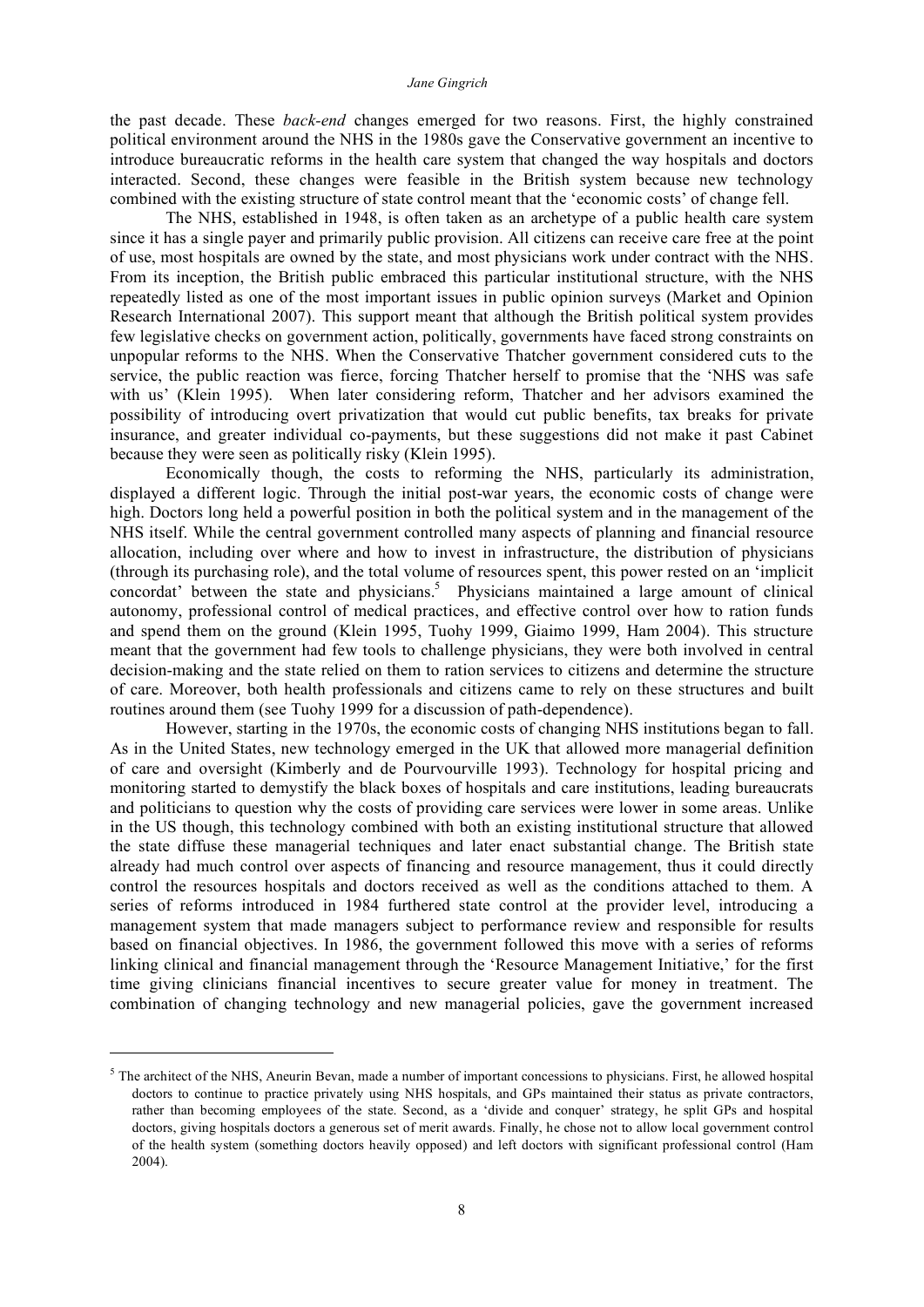capacity to measure and monitor performance at the hospital and physician level. Put differently, as the costs of managing the long-guarded areas of professional activity started to fall, the government no longer had to rely on physicians to allocate services or funds in traditional ways.

By the mid-1980s, the Thatcher government felt under pressure to introduce more significant reform. The public, galvanized by both the media and opposition MPs, began to express dissatisfaction with the government's performance in managing the NHS, with those discontented growing from 27% to 46% of the population between 1983 and 1987 (Klein 1995). Growing media attention to long waiting lists, led to repeated cries of government underfunding of the NHS. Professionals themselves made similar claims, and in 1987 the presidents of three of the major physicians' groups broke with tradition and openly criticized government policy.

However, these demands for spending clashed with the Thatcher government's diagnosis of the problem. The Conservative party had long expressed reservations about the system of financing and provision, supporting at an ideological level more private insurance and hospitals (e.g. (Thatcher 1993). These broader concerns coincided with more direct criticisms of the organization of the NHS. In 1983, the Thatcher government called on Roy Griffiths, a director of Sainsbury's supermarket chain, to undertake a review of the NHS. The Griffiths review was highly critical of the organization of the NHS and the collegial style of administration based on physician self-regulation and the lack of strong managerial practices. The report famously summed up its findings on the NHS with the line "if Florence Nightingale were carrying her lamp through the corridors of the NHS today she would almost certainly be searching for the people in charge" (Department of Health and Social Security 1983). Conservative intellectuals in influential think tanks furthered this critique, arguing that the NHS lacked incentives for cost-control or innovation (Butler and Pirie 1988). Moreover, Thatcher herself was convinced serious inefficiencies existed in the NHS, taking as evidence the variations in quality and cost uncovered through the development of performance indicators in the 1980s (Interview, Senior DH official, December 2004). In short, the Conservative government saw reform targeting NHS administration as attractive, at the same time as the costs of reforming these structures were also falling.

The result was the 1989 *NHS and Community Care Act*, which introduced a blueprint for change using market mechanisms to enhance state and managerial control over physicians. The market was primarily an internal market – meaning it involved competition among public actors. However, despite a language of patient choice, it largely looked to force hospitals to compete for contracts from the state, keeping the basic system of financing in place.

The reforms created two new sets of purchasers: District Health Authorities (DHAs) - regional organizations responsible for purchasing hospital care for patients in their districts - and General Practitioner Fund holders (GPFHs) - voluntary organizations of GPs receiving delegated budgets with which to purchase care for their patients from the hospital of their choice. Purchaser contracts now determined the flow of resources to hospitals. Both GPFHs and DHAs technically had wide latitude in their contracting practices. However, the central government, in allocating fixed budgets to the purchasers and setting incentives for purchasing, was able to focus the purchasers on promoting costcontrol. The result was a series of *back-end* administrative reforms that dramatically enhanced the lines of upward accountability from doctor to the hospital management, from the hospital to the district, and the district to the central government.

First, the reforms introduced a stronger system of purchasing, leaving the state better able to structure financial allocation at the provider level. While competition was slow to emerge, the regulatory environment surrounding purchasing gave hospitals a strong incentive to listen to manager's desires to keep costs under control. Hospitals were required to introduce average cost pricing (meaning they could not freely set their prices) and were limited in how excess revenues were spent. All hospitals were required to comply with new performance reporting requirements, and to maintain hospital non-executive boards that included business leaders. This move accelerated through the 1990s and 2000s, as the Labour government interfered in issues such as the scope for physicians to engage in private practice and the area of merit pay – two key areas where physicians traditionally retained exclusive financial autonomy (Department of Health 2004).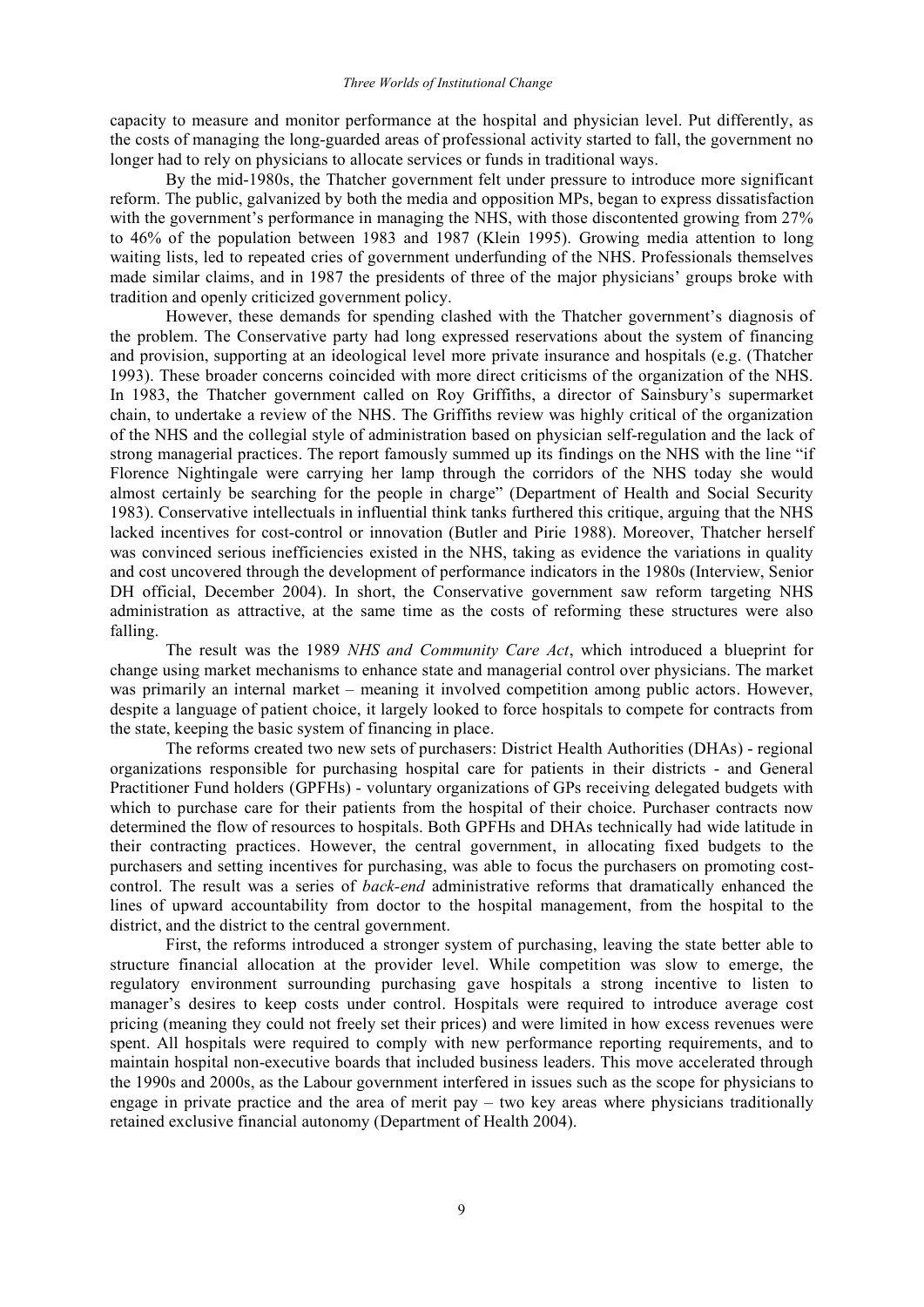#### *Jane Gingrich*

Second, the state as a key purchaser began to restructure physician control over organizational and clinical practice. The initial reforms moved towards increasing the role of inspectorates, extending a Medical Audit to examine quality and clinical practice and allowing the Audit Commission further ability to examine aspects of medical performance. Since this time, the new cadre of managers beholden to state incentives have further increased their power. Over the last ten years, the number of centrally determined enforceable organizational and quality based performance measures for hospital and physician have increased to over one hundred, a new national institute governing clinical practices and establishing set cost-benefit guidelines in care has been established (the National Institute for Clinical Health), and a new independent inspectorate of clinical quality has been introduced (the Healthcare Commission). The 1989 reforms then, both directly and indirectly aimed to challenge the structure of medical corporatism and increased managerial power, forcing doctors to compete to satisfy purchaser preferences (Giaimo 2002; Ham 2004).

In leaving the front-end of services – the level of public financing and the extent of public access – in place, while targeting the *back end* of the services, the government challenged the way professionals operated without immediately aggravating the public. The winners of this change were the administrators themselves. In the first three years after the reforms alone, management costs increased 28% and the number of managers grew by 10% - while the number of nurses fell by 12% (Baggott 1997). These changes were possible because existing state control, combined with new technology, meant the government was able to redeploy the state as a payer of services, allowing it to structure production in ways that addressed some of the growing cost issues without immediately cutting benefits to users.

#### *Health Care Reform in the United States: Informal Change*

While the American health care system has always been market driven, in the 1980s the degree of competition in health care markets developed in new ways. In the course of two decades, these developments have also empowered purchasers at the cost of professionals. However, in contrast to the changes in Britain, in the US, market actors have largely driven these outcomes and done so outside the formal legal environment.

Unlike the NHS, in the United States, publicly funded health insurance is limited to the elderly, disabled, and those suffering from particular chronic conditions (Medicare) and low-income individuals (Medicaid). Most working age adults receive private insurance coverage through their employers, or forgo insurance. Doctors and hospitals are largely non-public, with a large for-profit care sector. During the development of Medicare and Medicaid in the 1960s, American physicians were even more successful than their British counterparts in resisting public encroachment on their financial and organizational autonomy: they maintained a fee-for-service payment system, a commitment to open-ended financing, and little central oversight of clinical practices (Giaimo 2003). Equally, through the 1970s most health insurers operated on an indemnity model, reimbursing clients for their actual costs rather than actively negotiating with physicians on cost or quality. Until the 1980s then, physicians had much autonomy, patients had much choice, and health care payers played a largely passive role.

As in Britain, rising costs led policymakers and private actors to question this structure. From 1970 to 1980 health care spending rose from 7.1% to 8.9% of GDP, with the public sector's share of financing growing even more rapidly than the private sector's (Black and Kominski 2001). As spending grew, a number of scholars and think tanks began to challenge the efficacy of the health system, and the autonomy of physicians, itself (Morone 2004). By the 1980s, there was a climate of 'crisis' in Congress over Medicare's solvency (Oberlander 2003). In the private sector, employers began to protest rising insurance premiums, meaning insurers also felt under pressure to address costs (Kominski and Melnick 2001).

In response to these pressures, both the government and private insurers began to alter their practices, but the existing structure shaped their opportunities differently. In the public sector, reformers faced high political costs to change, particularly for Medicare. While Medicare covers a more limited population than the NHS, it has traditionally been extremely popular (Oberlander 2003). This popularity has limited reforms targeting what care is provided and who is covered. For instance,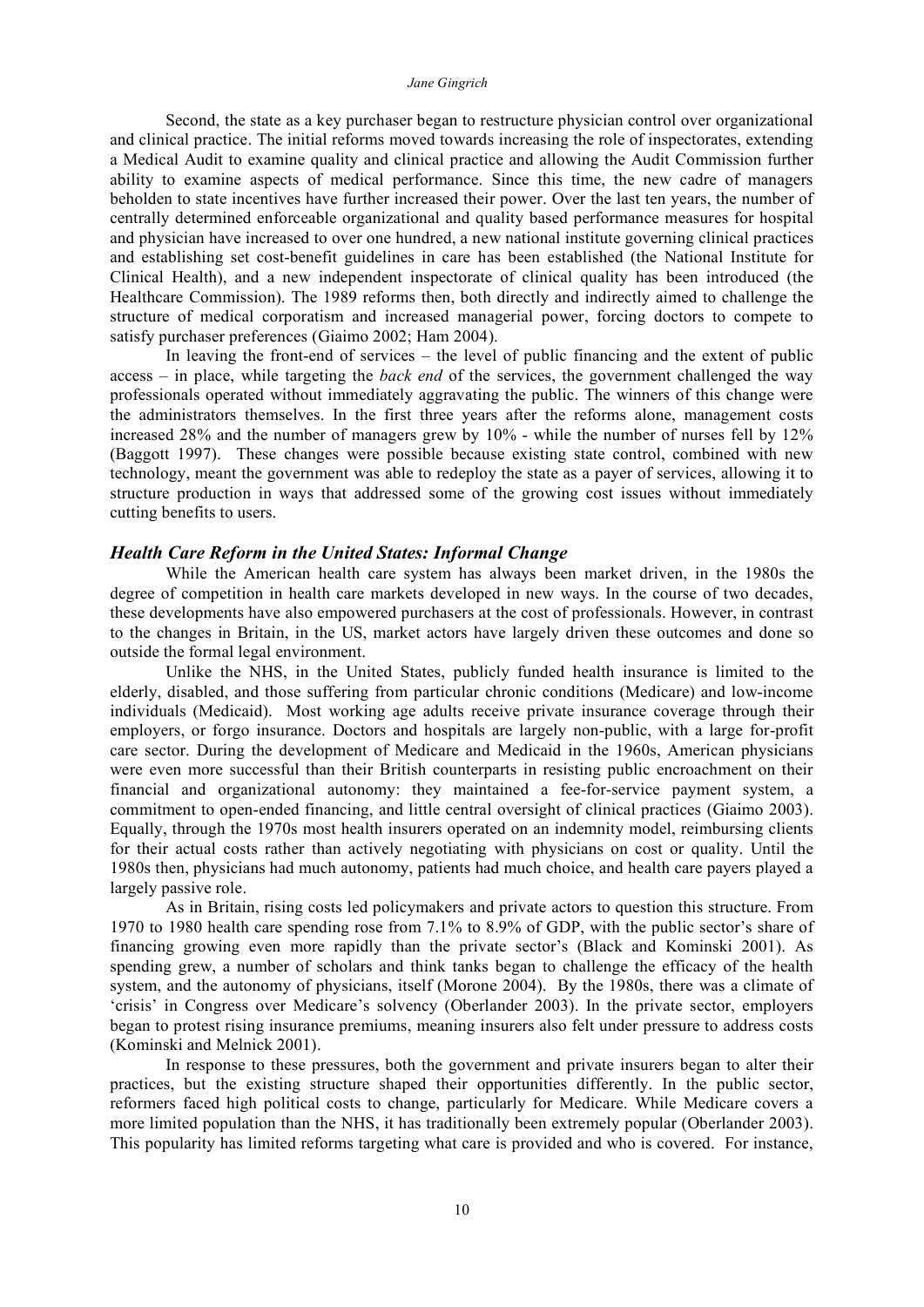the 1997 Medicare reforms passed through Congress with bipartisan support only when Congressional Republicans dropped proposals to limit Medicare's coverage rates (Oberlander 2003), and more recent proposals to provide an income-cap in Medicare have made little headway.

Unlike in the NHS though, government reformers also faced high economic costs to change. As in the UK, technological developments created new opportunities for administrative oversight in the US. In the 1970s, American academics and entrepreneurs began to develop new technologies and health management systems that dramatically increased the possibilities for performance management. Government reformers were initially leaders in importing these technologies into Medicare. For instance, the now widely used Diagnosis Related Group (DRG) system was developed and first used in the United States. DRGs work by categorizing different forms of clinical activity, creating a set of health care 'products' that can be compared across hospitals. The state of New Jersey pioneered the use DRGs as the basis of hospital payments in the early 1980s, with Medicare as a whole adopting a prospective payment system based on DRGs in 1983. Later reforms tackled physician payments, creating a new Medicare fee schedule that moved away from actual costs and reimbursed physicians based on estimates of resource usage. Oberlander (2003) argues that both moves constituted an abandonment 'of the original bargain granting physicians a blank check' and towards administered prices. These shifts began to control costs, with Medicare reimbursement amounting to only 89% of private insurance reimbursement by 1990 (Oberlander 2003). However, US reformers did not introduce the same thoroughgoing administrative reform as reformers in the UK. Despite more fiscal austerity in Medicare, physicians largely maintained the traditional fee-for-service payment system, patients maintained much choice, and professionals colonized early attempts by the government to introduce clinical reviews. Moreover, managed care (see below) in Medicare lagged dramatically behind the private sector (Oberlander 2003, Giaimo 2002).

These limits emerged in part because the state continued to face large economic costs to diffusing new technologies and managerial techniques through the public system. While at some level, it is not surprising the veto-ridden American state moved more slowly than the British state, two features of Medicare also created economic costs to change: it remained embedded in the powerful private insurance sector with predominantly private providers, and the initial design left the government without administrative structures to exercise oversight. Medicare offered users much choice and few queues, and at the same time professionals had control over where to work and what to produce. These features meant that private physicians controlled major resource usage decisions – such as where to locate and to purchase expensive new technology – giving the state less control over the key determinants of spending of the diffusion of new technology (Oberlander 2003). Equally, the dominance of the private insurance sector gave physicians an alternative. Physicians unhappy with Medicare could threaten to serve only private patients (Morone 2004). At the same time, the government lacked the levers of organizational and budgetary control that allowed British reformers to diffuse new management techniques. The original Medicare legislation left the federal government with little financial or organizational control over physicians. It guaranteed providers 'reasonable' fees and allowed them to bill patients for extra payments, and did not institute a global budget on spending, meaning there were few levers of cost-control at the macro-level (Smith 1991). It further lacked control over resource allocation or usage by physicians. The state contracted out much of the day-today administration of benefits to private insurers, such as Blue Cross/Blue Shield, and professional and quality reviews were largely left to professionals themselves. The structural separation of hospital and physician payments (which are financed by Medicare part A and B respectively) further made it difficult for reformers to move beyond crude financial incentives and control how physicians practiced. While the rise in DRG payments and the physician fee-schedule, and the accompanying expansion of the federal bureaucracy through HCFA (now CMS), did increase state oversight; in contrast to Britain, the federal government still faced formidable costs to changing physician's financial, clinical, or administrative practices. To do so, Medicare reformers would need to overcome the problem of physician exit, build new oversight systems, and develop administrative structures to patrol compliance. All these moves threatened to be extremely costly in economic terms.

Outside the direct purview of state control though, private insurers were forcing a more dramatic shift in American medicine. Beginning in the early 1970s, legal changes at the state and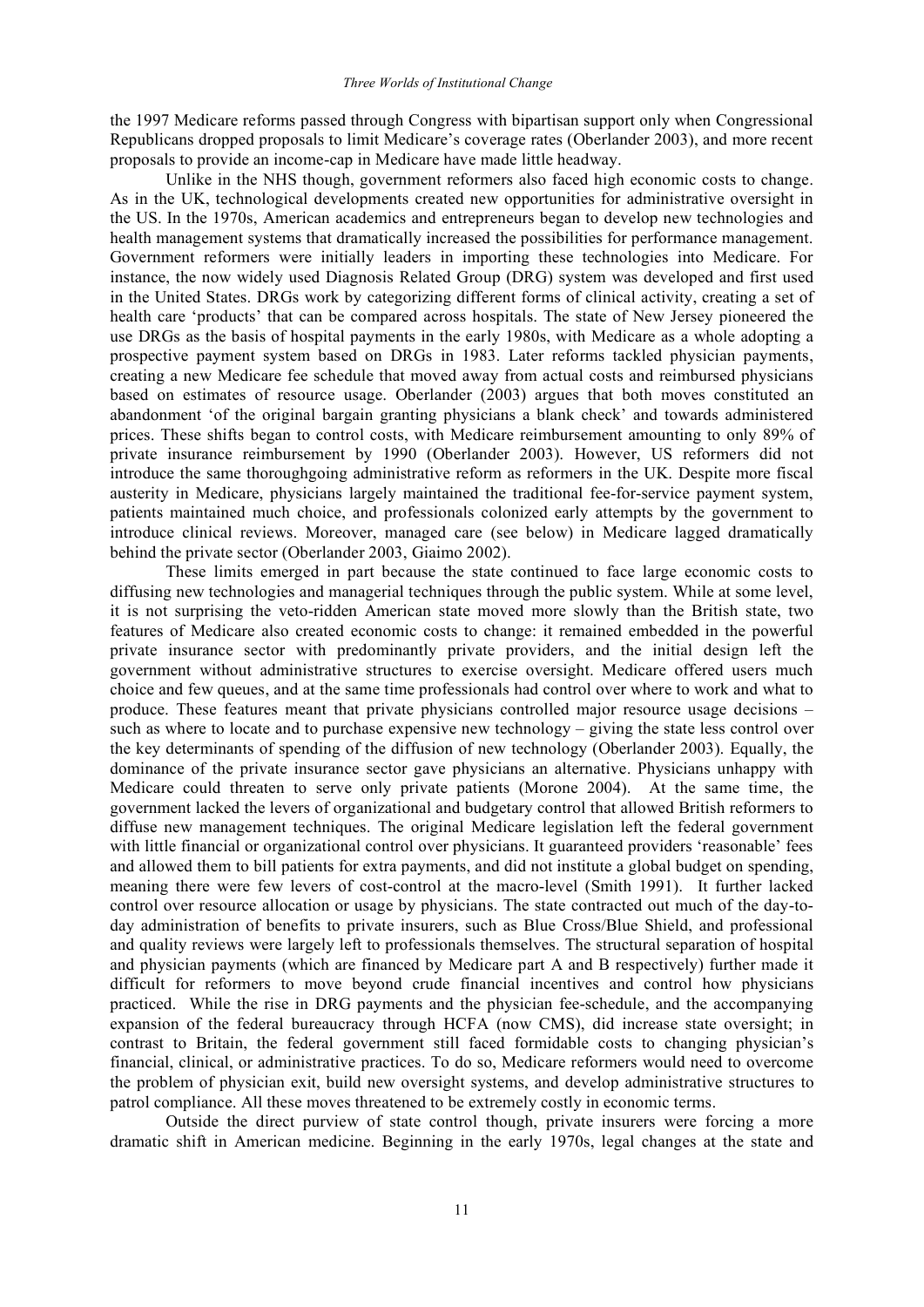federal level expanded insurers' ability to selectively contract with providers and more actively 'manage care.' While the concept of 'managed care' is often poorly defined (Hacker and Marmor 1999), it typically involves two features: strengthening the role of primary care physicians in monitoring access to the system (e.g. through gatekeeping) and giving physicians incentives for costconsciousness by integrating clinical practices and resource usage. Often, managed care plans promote group practices that fund physicians through capitated payments (e.g. payments per enrolled patient rather than fee-for service), and allow insurers more oversight of clinical procedures. The most prominent type of managed care, Health Maintenance Organizations (HMOs), selectively contract or directly employ physicians, and require patients to select a single primary care gatekeeper who is reimbursed prospectively through capitation.

In the late 1970s, nearly all Americans (over 95%) covered through their employer were in traditional indemnity plans. Through the 1980s, this number began to fall. By 1993, only 46% of employers offered their employees traditional indemnity insurance, with one quarter of employees enrolled in HMOs and the other quarter in preferred-provider organizations (PPOs) or other care networks.<sup>6</sup> By 1997, only 18% of employees had indemnity insurance, with a third of employees in HMOs and the remainder in PPOs (Marquis and Long 1999).

These changes in the insurance industry came at a significant cost to physicians. First, insurers increasingly challenged physician's financial autonomy. While fee-for-service payments are not a guarantee of financial autonomy, the American Medical Association (AMA) traditionally defended this system. By the mid-1990s, up to 60% of insurers required physicians to share some financial risk in production, with many insurers moving away from fee-for-service arrangements (Blumenthal 1996). Second, insurers began to challenge the organizational and clinical autonomy of physicians. The rise of HMOs created heavy incentives for physicians to join group practices, again challenging the AMA's longstanding defense of solo-practices (Giaimo 2002). Managed care organizations also subjected physicians to utilization reviews (i.e. tracking what clinical practices they engaged in), with 95% of managed care organizations using these techniques by 1994 (Blumenthal 1996). This phenomenon, which was noted even in the early 1980s by Paul Starr (1982), accelerated rapidly through the 1990s. Some scholars go as far as to argue that these shifts 'proletarianized doctors' (McKinlay and Arches 1995). While these claims are contested (Mechanic 1991), there is ample evidence that by the end of the 1990s, the rise of managed care had reduced physicians' autonomy in several ways.

Like Britain then, we see institutional change in the health care system that quite dramatically redistributed power away from professionals and towards payers (Scott et al. 2000). Although the state, through Medicare reform, did begin to gain some power in structuring health care reimbursement, it was private insurers who were able to reshape the operation of health care professionals to suit their own aims. These informal actors, the insurers, were able to engage in such change because they were both outside the political process and could circumvent the high economic costs to change that the state faced. While collectively the insurers faced political costs – in the 2000s, politicians responded to public frustration with managed care by limiting insurers – insurers did not suffer direct penalties at the ballot box. Moreover, while the government was caught in the gridlock of high fixed costs to reforming Medicare, insurers were individually able to deviate and thus no single actor bore the costs of system-wide reform. Collectively, then, they were able to leverage the possibility of technologies to change financial incentives for physicians.

The changed expectations of employers – or falling sociological costs – further allowed insurers to alter their behavior. As employers made new demands on insurers to control costs, their commitment to the indemnity model waned. Insurers began to reexamine long-standing business practices and expand their monitoring and pricing capacity, investing in billing, performance management and other technology and later limit benefits. In conjunction, these factors dramatically increased the power of private payers to measure, monitor, and ultimately control aspects of the health care process.

1

<sup>&</sup>lt;sup>6</sup> PPOs involve a network of physicians that are selectively contracted by the insurer based on cost, offering patients more choice and generally not requiring them to register with a primary care physician.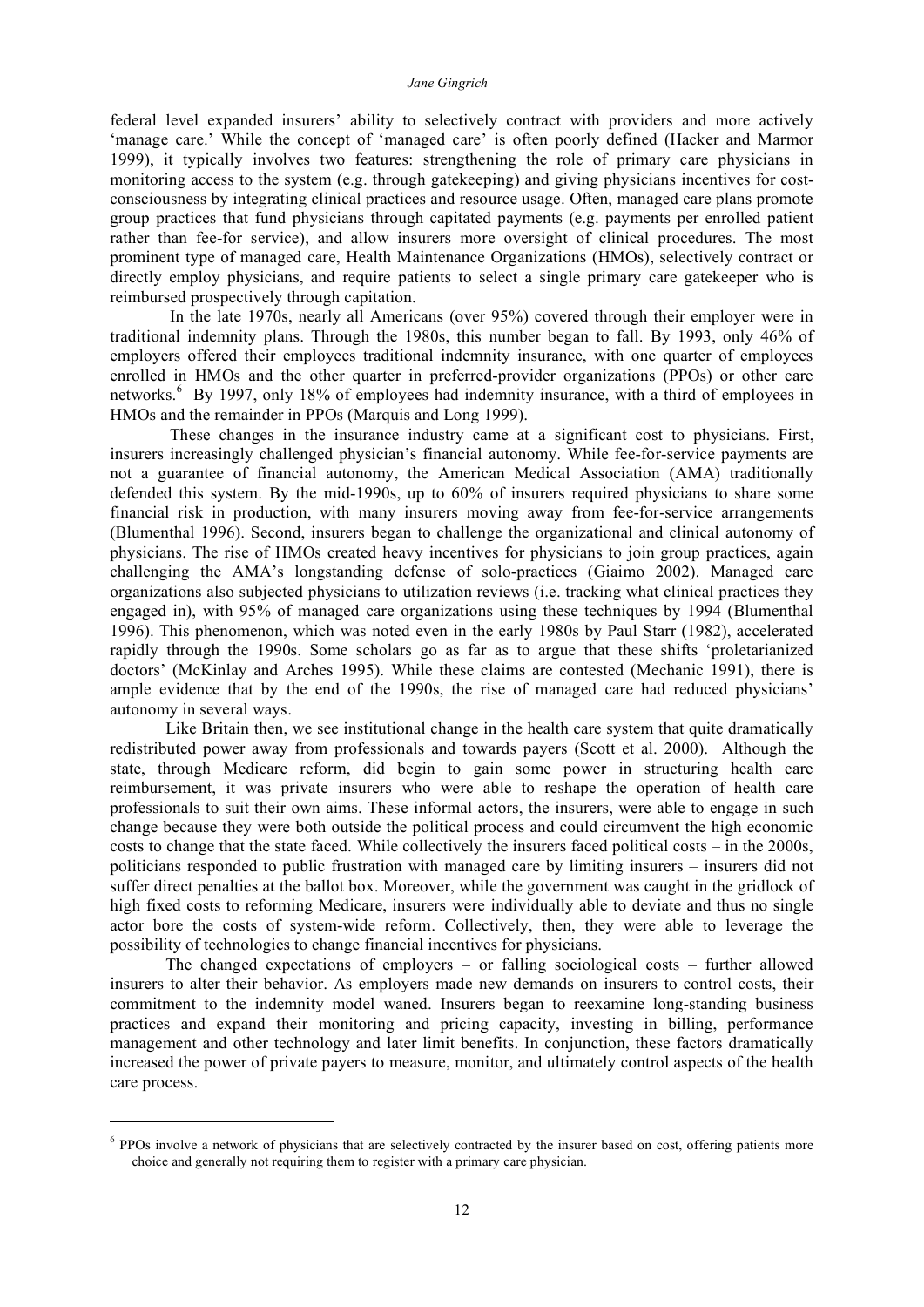Thus, unlike in Britain where bureaucratic actors challenged professionals by building on falling economic costs to change the logic of management, in the US market, insurers facing new expectations reshaped the system to their own ends while policymakers continued to face high costs to change. Subsequent legislative changes, such as the reforms to Medicare in 1997 and the prescription drug changes in 2003 began to build on these private shifts, expanding managed care within Medicare.<sup>7</sup> These reforms though, preserved the central position of private insurers in managing care, and emerged only after the economic costs of change fell as private insurers diffused alternative management models and challenged the dominance of physicians.

## *Welfare Reform in the USA: Front End Change*

<u>.</u>

While much of the literature on the welfare state treats welfare policies as electorally popular and thus resistant to cuts, many programs are in fact highly unpopular and lack a mobilized constituency. Programs serving the mentally ill, homeless, immigrant, minority and other vulnerable groups, have periodically been the target of the public opprobrium. Despite these low political costs to change, the architecture of governance has often developed in ways that make it economically costly to change the administrative structures – offices and employees administering these programs exist, local or state governments have built complementary services around them, social workers have been trained to deal with the existing structure, private alternatives (e.g. for job training, dealing with the mentally ill and so on) may not exist and so on. Moreover, while the general public may not support recipient groups, they have expectations about 'doing something' and not letting vulnerable groups suffer. In this environment, political actors have an incentive to try to reframe the purpose of institutions through highly visible symbolic acts. These shifts, in targeting the *front end* of an institution, do not aim at producers, but at reshaping the way the public identifies the recipients of services. Over the long run, these moves may create new sources of political support or act as precursors to more radical reform.

For instance, in the case of US welfare reform, *front end* rhetoric far preceded the actual reform. Welfare in the United States refers to a set of means-tested assistance programs targeted largely at low-income families. Most prominently, it includes the Aid to Families with Dependent Children (AFDC) now called Temporary Aid for Needy Families (TANF). Historically, the federal government and the states jointly financed AFDC, which, unlike Medicare, was not an entitlement program. The states varied tremendously in their level of benefit generosity and eligibility procedures, but few offered extensive child-care, job training or additional services. Most benefits involved cash transfers to low-income, usually non-working, female-headed families with children.

Beginning in the 1970s and accelerating in the 1980s, politicians across the political spectrum began to critique AFDC. A number of scholars and prominent politicians, particularly in the Republican party, although not exclusively so, argued that welfare was a destructive policy that bred dependency among recipients and cheated taxpayers. More liberal Democrats rejected this wholesale critique, but they too pushed for reform expanding welfare services rather than just cash transfers to the poor (Weaver 2000). This approach to welfare reform fit into long standing public discontent with the program, with public opinion decidedly negative towards both welfare and other means-tested assistance programs like food stamps (Gilens 2000). In response, both the Nixon and Carter administrations considered reforms to AFDC requiring recipients to seek jobs, rather than passively receive benefits.

While little came of these attempts, when elected in the 1980s, Ronald Reagan explicitly targeted 'welfare', promising to radically reform welfare institutions. The first Reagan proposals, introduced in 1981, looked to tighten work requirements and cut spending. The administration pushed through these changes in the 1981 budget, cutting eligibility for AFDC benefits (Weaver 2000). However, the administration shelved more radical proposals to devolve responsibility for AFDC to the states, while federalizing responsibility for Medicaid. These proposals, facing heavy resistance from

 $7$  The 1997 Balanced Budget Act allowed patients to opt out of the traditional fee-for-service Medicare and into private managed care organizations (Oberlander 2003). While limited, changes accompanying the 2003 Medicare reforms expanding prescription drug coverage, more dramatically promoted managed care in Medicare.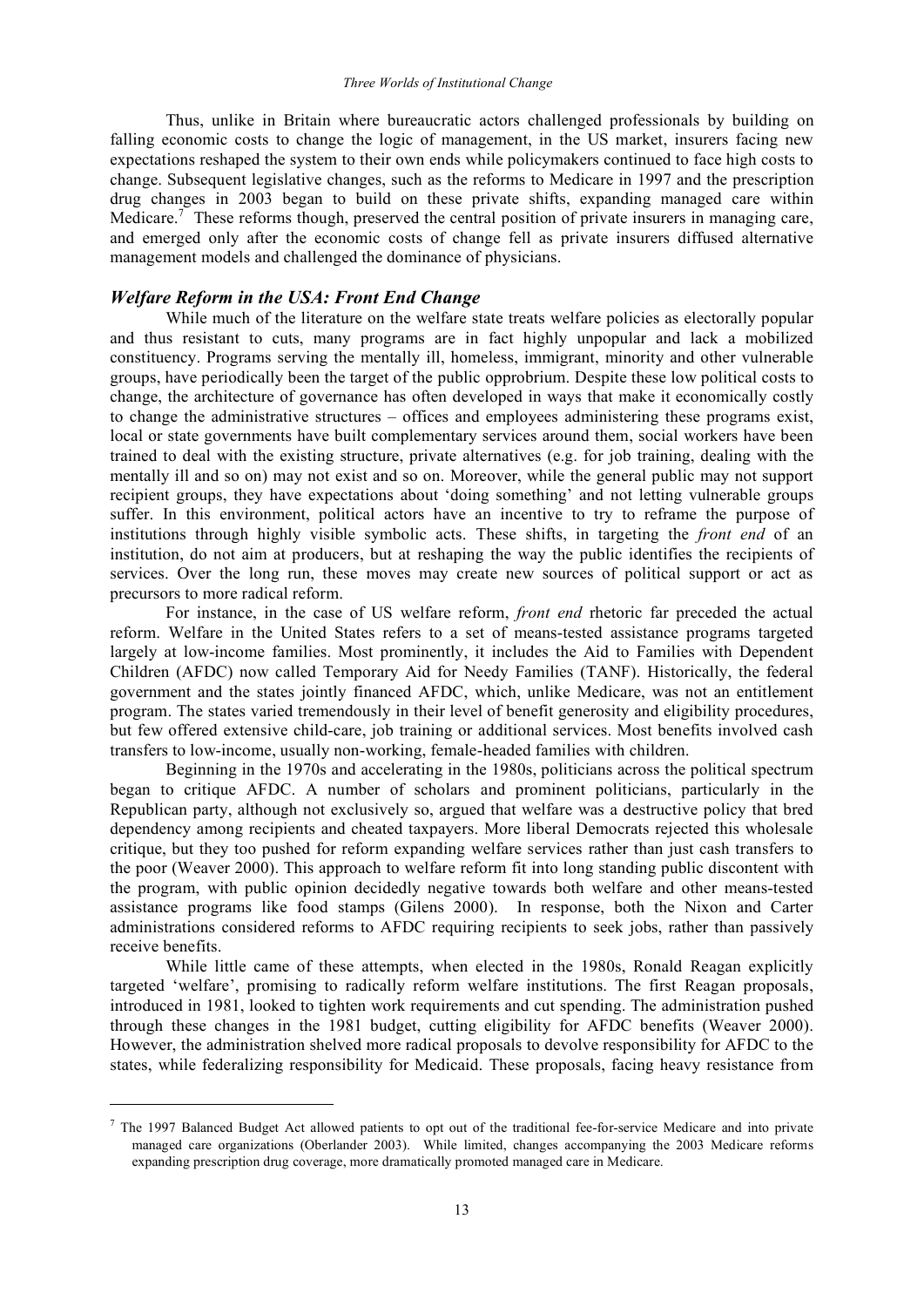the States, worried about new responsibilities in a time of tight budgets, never made it to Congress. Despite its rhetoric then, the Reagan administration left the basic system infrastructure of AFDC in place.

More substantial legislative change emerged in the late 1980s, this time driven by a Democratic Congress. The 1988 Family Support Act (FSA) introduced some benefit conditionality and required states to enact new job support services. The law required states to establish new JOBS programs, which provided recipients with education and training services, and to move 20% of recipients into these programs by 1995. The FSA provided that mothers in a JOBS program would receive child support services. The FSA also targeted so-called 'deadbeat dads', strengthening child support measures, while also expanding benefits to two-parent families. While ostensibly creating a new work requirement, the 1988 reforms left the overall structure of AFDC in place – joint federalstate funding, few strong measures to enforce work requirements, and only limited resources to states to enact change. In the early 1990s, many states were only slowly implementing the new measures (Chilman 1992). Pierson (1994), writing before the 1996 welfare reforms, suggests that while more retrenchment was enacted in this area than others, it was nonetheless far from radical.

These tepid reforms, like similar failed efforts in the 1970s, were politically surprising. While discontent towards AFDC remained relatively constant through the 1980s, not increasing substantially until the early 1990s, it was never politically popular (Weaver 2002). Moreover, AFDC recipients were hardly well organized. While several organized interest groups representing recipients and child poverty advocates had close ties to the Democratic leadership, these groups were hardly as powerful as the AARP or other defenders of the more popular programs for the elderly.

Despite the low political costs though, would-be reformers continued to face high 'economic' and 'sociological' costs to reforming welfare. R. Kent Weaver's (2000) analysis of welfare reform, presents these costs as structural policymaking 'traps' that made reform both politically and administratively difficult. Building on Weaver's analysis, we see that these traps largely involved 'economic' costs to change.

First, nearly all proposals for change ran into what Weaver labels the 'dual client' problem – it was nearly impossible to address 'welfare mothers' without harming their children. Straightforward cuts to AFDC or tightening eligibility, without additional services, threatened to push children in AFDC families further into poverty. However, addressing these children meaningfully by promoting work among their parents was likely to cost money. For Weaver, this situation created a further 'money trap,' where reforms moving away from a system of passive transfers to low-income families and towards requiring work threatened to have large start-up costs. In order to move welfare recipients into the workforce, local and state offices needed to develop both the oversight capacity to monitor whether recipients were actively seeking jobs. Moreover, states would likely need to develop complementary services, such as child care. States, fearful of new responsibilities without adequate revenue, resisted change and the administration could not develop a new financing system without exacerbating the federal deficits.

Second, both the existence of coordinating institutions around welfare and the lack of coordinating institutions around active job promotion programs made change difficult. Next to cash transfers and food stamps, Medicaid eligibility was linked to AFDC receipt. While Reagan and others floated proposals to decouple Medicaid and AFDC (something that eventually happened with the 1996 reforms), initially the administration could not broker a deal on this feature. These coordinating institutions made change difficult – any reforms that encouraged work without also reforming access to additional services threatened to make change either ineffective or create new incentives for recipients not to work. Weaver argues few reform proposals managed to overcome the problem of this 'perverse incentive trap,' and overcome the financial disincentives of working. While these coordinating institutions promoted continuity, so did the lack of other institutions. When Congress did introduce new job-training requirements in 1988, the states had few resources to monitor and measure the activities of recipients or the capacity to set up new child care programs and ensure participation (Chilman 1992). Waivers from federal requirements, which were crucial for the state level innovation that ultimately fed into the 1996 welfare reforms, were not widespread through the 1980s. Moreover, the private providers, like Maximus and Lockheed Martin, which played an important role in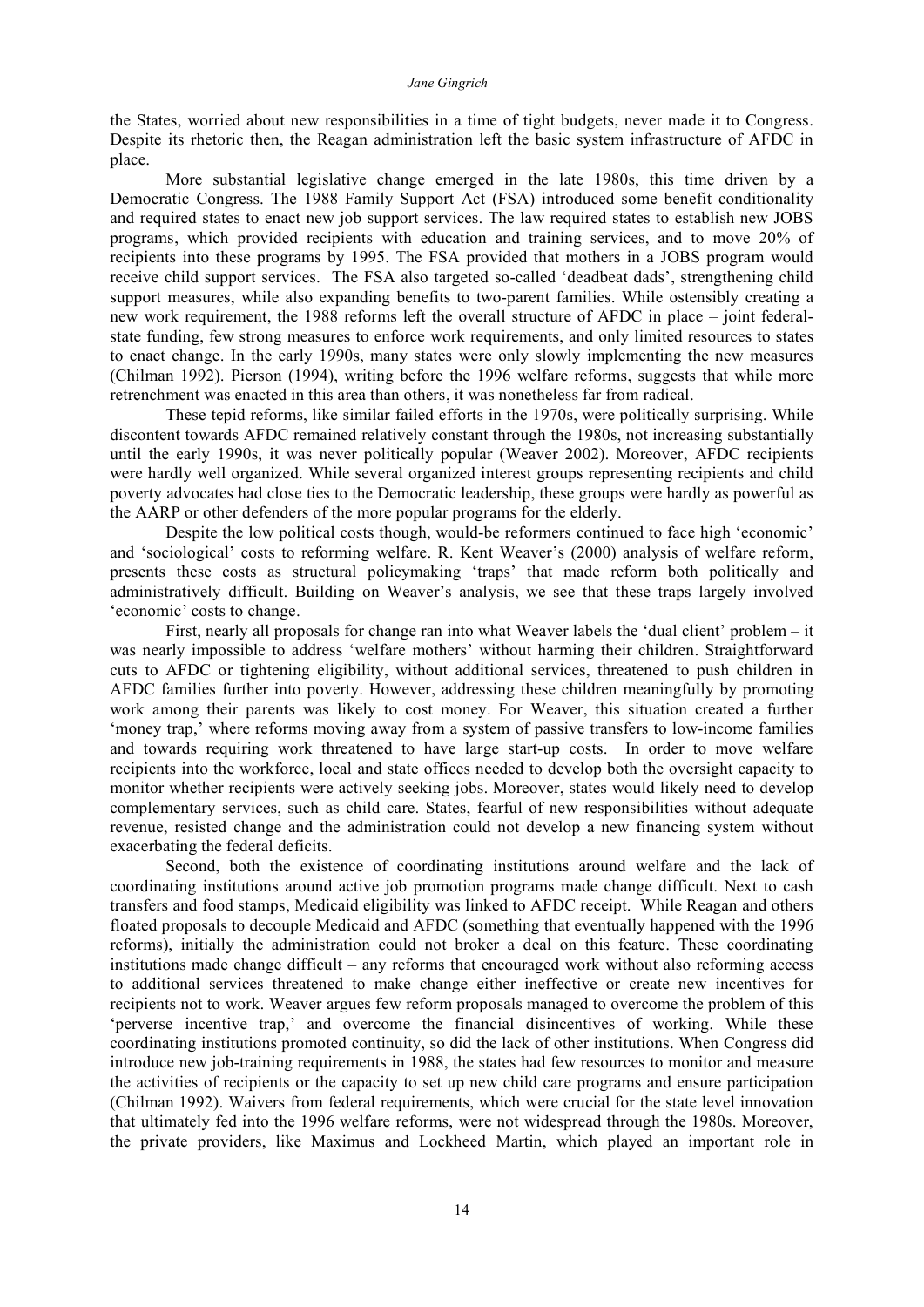delivering job-seeking services post-1996 did not yet offer such services, and states had few administrative resources. Thus, despite the unpopularity of welfare with the general public, the economic costs of dramatically decentralizing responsibility initially appeared stark to both the states and the federal government, complementary institutions to address children were missing, and proposals to bypass these costs had not yet developed.

Despite these difficulties in enacting major reform, through the 1980s and 1990s, the Reagan, Bush and Clinton administrations capitalized on public discontent. Far from burying welfare in incremental changes, both Republicans and Democrats tried to re-brand it, focusing on welfare as funding undeserving and dependent parents (mothers) rather than poor children, and positioning themselves as tough on this clientele. Weaver (2002) argues that this discourse and associated policy proposals began to reframe welfare as something breeding adult dependency rather than helping children.

Initially, Republicans largely, although not exclusively, led this reframing. Through the 1980s, Reagan's rhetoric against welfare developed into proposals for more punitive policies, such as 'family caps' that would limit welfare payments to women who had children while on welfare or supporting requirements limiting benefits for unwed teenage mothers. Indeed, some Republican policymakers even floated the possibility of re-establishing orphanages for needy children. These proposals were largely symbolic, rather than offering direct mechanisms to radically overhaul welfare. They did though, build on a long-standing rhetoric of adult dependency in welfare, emphasizing the ways that AFDC bred undesirable behavior among adult recipients (rather than focusing on help for children) (Fraser and Gordon 1994). When Bill Clinton took up the mantra of welfare reform in the early 1990s, he largely adopted this reframing of welfare as well, using it to his own political advantage. Clinton's famous promises to 'end welfare as we know it' relied on a particular emphasis on making adult recipients work rather than on child poverty reduction.

Initially this re-framing meant little actual change for recipients or administrators of services. However, these small *front-end* changes contributed to a long-standing vilification of recipients, it primed the political importance of welfare (a relatively minor spending item) and set the stage for the more radical reform of the mid-1990s (Weaver 2002). When the cost structure around administrative reform changed, the parties competed on a more radical and thoroughgoing reform of both benefits and administration. Even without the 1996 reforms though, this rebranding would have played an important role. The highly partisan battle over ownership of the 'tough on welfare' issue politicized welfare and welfare reform in new ways.

In the early 1990s, this changed rhetoric finally met with falling economic costs. The explosion of waivers to states in the late 1980s and early 1990s, allowed them to develop their own AFDC programs, creating both new state and private capacity and demonstration projects promoting change. This move combined with the expansion of Earned Income Tax Credit (EITC). The EITC provides support through the tax system to working families. As this program grew, it offered an alternative income support mechanism to low-income parents that obviated some of the perverse incentives associated with AFDC, and also encouraged labor market participation. These shifts, combined with the already changed political rhetoric, set the stage for the major overhaul of AFDC in 1996.

Interestingly, in the UK, politicians have engaged in a similar change strategy, yet for different purposes. Since 1997, Labour has expanded funding for low-income individuals, and particularly low-income families, reframing this spending as 'social investment' in children. In focusing on children, rather than their parents, Labour has essentially rebranded income-support (or welfare) policies as children's policies, rather than for parents, the reverse pattern to that in AFDC (Lister 2006). Alongside these benefits, Labour has introduced a series of largely symbolic punitive measures targeted at parents – from fines for parents whose children are chronically truant from schools to curfews for unruly children as well as highly publicized measures advertising against benefit fraud. These *front-end* measures targeting parents and benefit recipients more generally, have looked to preserve the image of the party as tough on adult behavior while continuing to spend on adults (Lister 2006).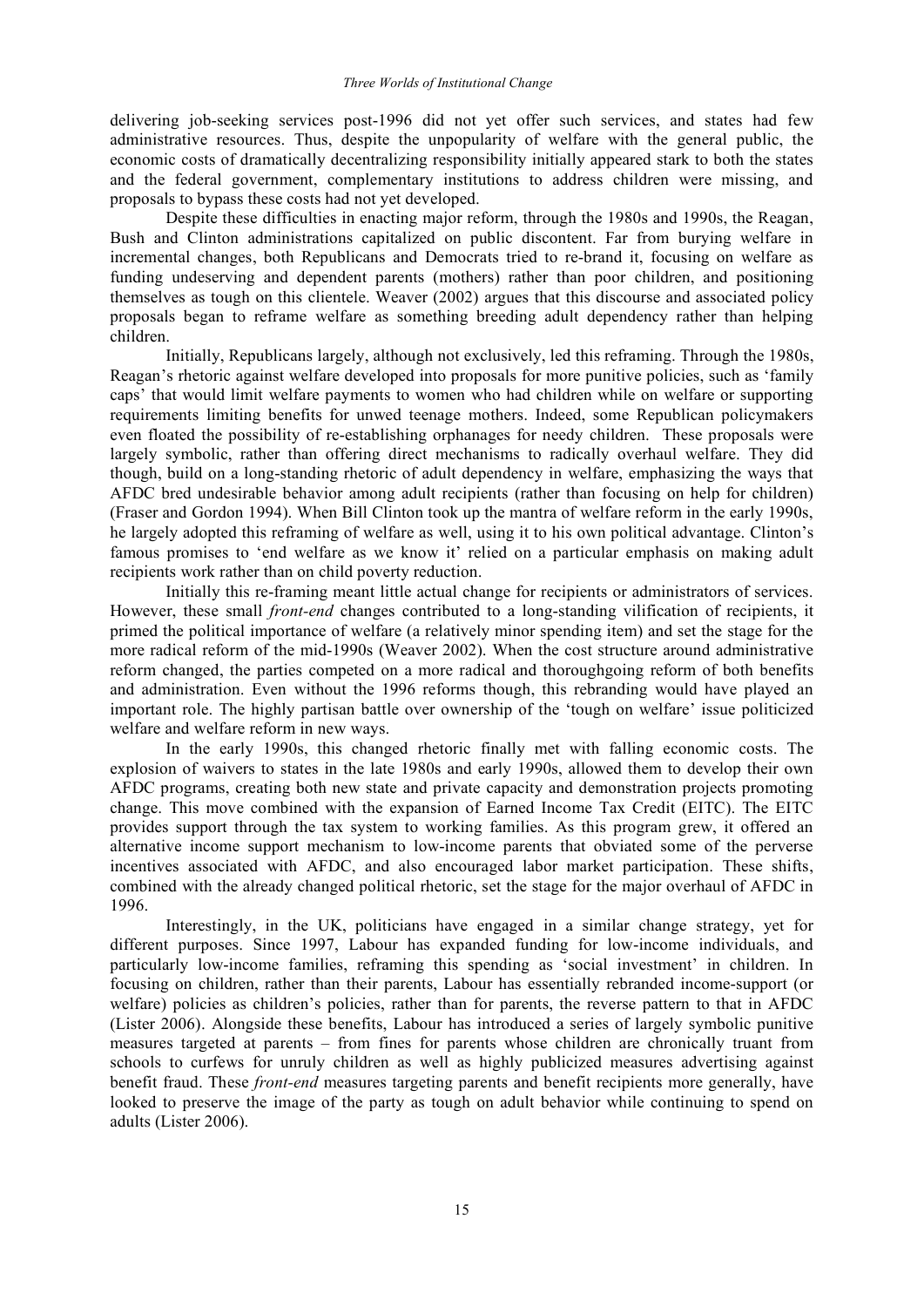### **Conclusion**

Far from being either immobile or path-dependent, there have been significant shifts in advanced welfare states alongside ongoing areas of continuity. This paper has identified two key factors that shape institutional change in the contemporary welfare state. First, it has argued that the scope for change is closely related to the logic of institutional reproduction, and that if we trace the nature of multiple costs to change we can see where the opportunities exist for further change. Second, some actors are better positioned to take advantage of these falling costs than others, meaning change is more likely to benefit these groups.

In the first case, that of British health care, falling economic costs to change in the health care field alongside high political and sociological costs, gave policymakers and market actors an incentive to engage in *back-end* change that targeted the way health services were produced without immediately disrupting the benefits citizens received. These shifts resulted in a significant challenge to the autonomy of health care professionals, as the state introduced new bureaucratic reforms that took power from them. In the second case, that of US health care, we also see reforms that radically challenged the position of professionals. However, here, where the economic costs of change remained high, non-state actors (insurers and employers) largely drove this *informal* change, to their own benefit, in response to falling sociological costs, challenging both physicians and later patients. Finally, in the third case, welfare reform in the US, early political reframing preceded more significant legislative change, with highly politicized *front-end* changes that challenged the role of beneficiaries and opened the door for more substantial reform. .

This paper then, contributes to the ongoing debates over the sources and nature of institutional change. While changes in the welfare state have cast doubt on many of the predictions of programmatic path-dependence that dominated the literature of the 1990s, the analysis here cautions against throwing out the claims of this literature. The logic of increasing returns, and high costs to change, remains important to understanding where and when change occurs. However, costs are rarely uniformly high and increasing in an economic, political and sociological sense. Attention to different configurations of costs, and the opportunities they create for particular modes of change then, is crucial to our understanding of where change has occurred and who has benefited from it. Further attention to this varying cost structure, could be fruitful for those interested in change in the welfare state and beyond.

*Jane Gingrich Max Weber Fellow, 2008-2009*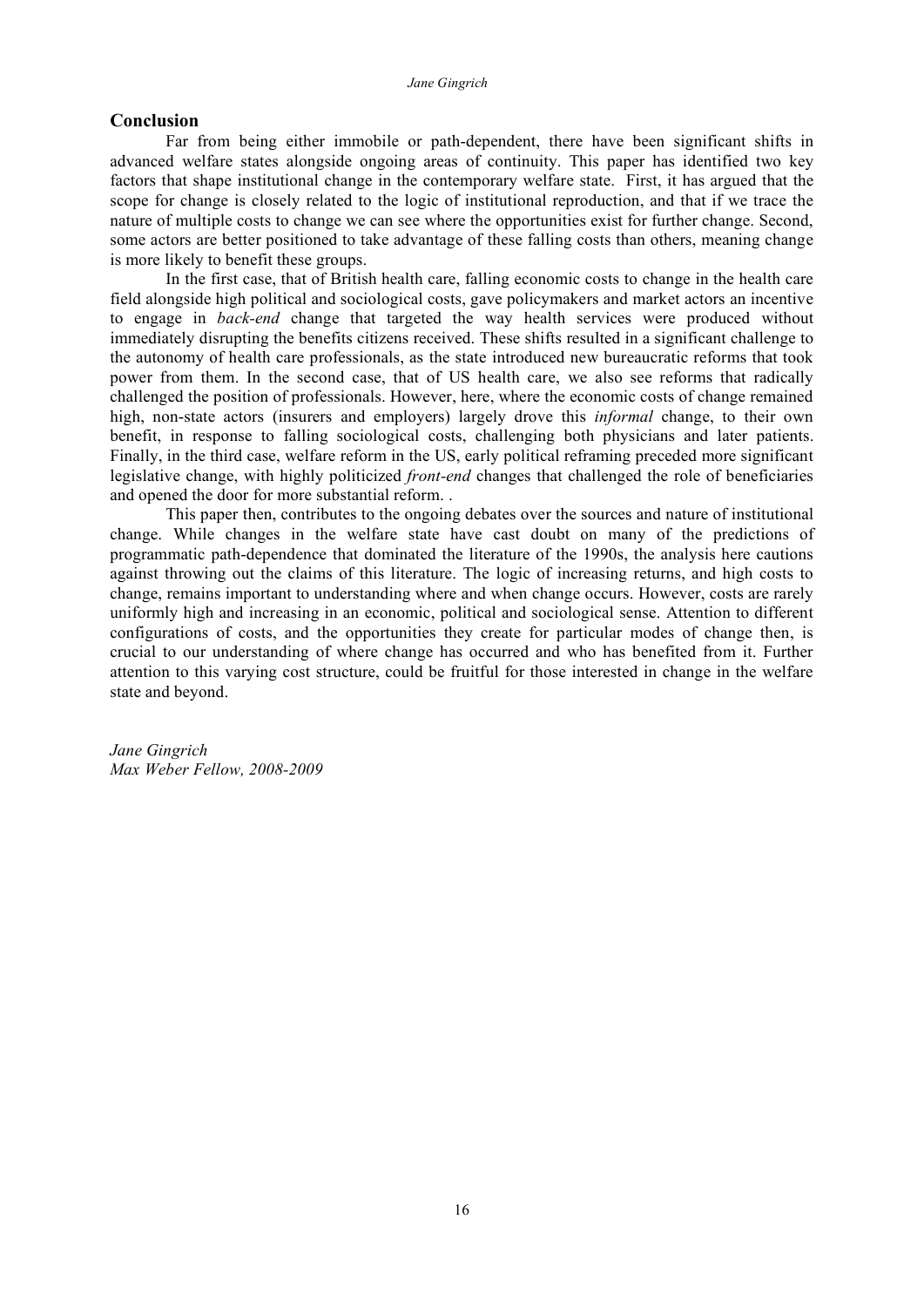|              | Changed<br>Performance<br>Monitoring<br>systems | Changing<br>purchasers<br>role | Increasing<br>consumer<br>choice | Increased<br>'supply<br>side'<br>regulations | Changing to<br>competitive<br>resource<br>allocation to<br>hospitals | 'Corporatizin<br>g' hospitals |
|--------------|-------------------------------------------------|--------------------------------|----------------------------------|----------------------------------------------|----------------------------------------------------------------------|-------------------------------|
| <b>AUS</b>   | Little                                          | Moderate                       |                                  | Low                                          | Significant                                                          | Low                           |
| <b>AUT</b>   | Moderate (a)                                    | Little                         | Minor<br>reduction               | Significant                                  | Significant                                                          | Low(b)                        |
| <b>BEL</b>   | Moderate                                        | Moderate                       |                                  | Significant                                  | Little                                                               |                               |
| <b>DK</b>    | Moderate                                        | Little                         | Significan<br>t                  |                                              | Moderate                                                             | Moderate (b)                  |
| <b>FIN</b>   | Low                                             | Significant                    |                                  | Significant                                  | Moderate                                                             |                               |
| <b>FR</b>    | Moderate                                        | Little                         | Minor<br>reduction               | Moderate<br>(d)                              | Significant                                                          |                               |
| <b>GER</b>   | Low                                             | Significant                    |                                  | Moderate                                     | Significant                                                          |                               |
| IT           | Moderate                                        | Significant<br>(f)             | Significan<br>t                  |                                              | Moderate                                                             | Moderate                      |
| <b>JAP</b>   |                                                 |                                |                                  |                                              | Low                                                                  |                               |
| NO           |                                                 | Significant(f                  | Significan<br>t(c)               | Significant                                  | Significant                                                          | Significant                   |
| <b>NTH</b>   | Moderate                                        | Significant                    | Minor<br>reduction               | Significant                                  | Moderate                                                             |                               |
| NZ           | Moderate                                        | Significant<br>(c)             |                                  | Moderate                                     | Significant                                                          | Significant (c)               |
| Portug<br>al | Moderate (d)                                    | Moderate                       |                                  | Low                                          | Significant                                                          | Significant                   |
| <b>SP</b>    | Low                                             | Moderate                       | Moderate                         | Moderate                                     | Moderate                                                             | Moderate                      |
| <b>SWE</b>   | Moderate                                        | Significant<br>(f)             | Significan<br>t                  | Significant                                  | Moderate                                                             | Moderate                      |
| <b>UK</b>    | Significant                                     | Little                         | Moderate                         | Moderate                                     | Significant                                                          | Significant                   |
| <b>USA</b>   | Moderate                                        |                                |                                  | Moderate                                     | Significant                                                          |                               |

# **Appendix A: Changes in the Structure of Provision of Advanced Health Care Systems 1980-2005**

Source: OECD 2004, WHO national reports on 'Health Care in Transition,' Imai 2002,

a) In the Austrian case, there have been changes to hospital planning that allow for federal intervention; but this is limited to issues of hospital structure and case-mix and not performance and quality per-se.

b) Limited to only a few sub-national units

c) Changes have been abolished/significantly modified following their introduction

d) This is coded as moderate, rather than significant, because despite legislative changes in this direction implementation has been limited in some areas.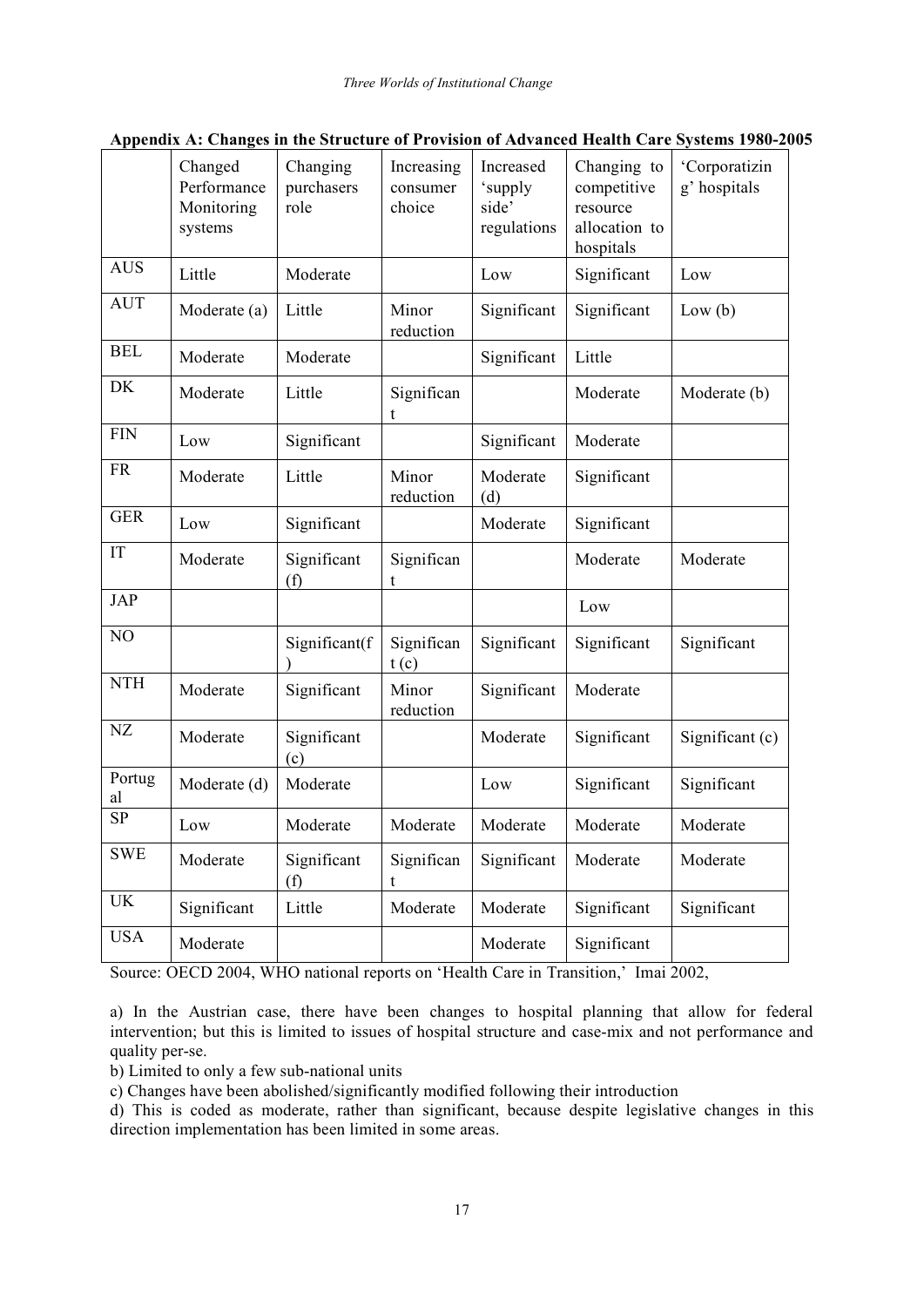f) This is coded as significant in part because there was a re/decentralization combined with changes in the structure of responsibility

*Performance Monitoring*: This category includes changes in the structure of benchmarking, performance monitoring, intervention, and information provision in the areas of quality, clinical practices and cost-structure. Countries are coded as low if they have only introduced benchmarking and performance information gathering, moderate if this has been linked to in the monitoring/inspection structure (i.e. a new tier/expanded set of inspectors developed), and significant if this involves changes in the structure of intervention and direct regulation of performance by new bodies. Where the full range of intervention only occurs in one part of the system (e.g. prescribing practices, hospital mix), it is coded as moderate.

*Changed Role of Purchasers:* Looks at changes that affect the purchaser – agency (ability to selectively contract, structure care in their area); competition (link between resources and individual choice - this only applies to social insurers), or entrepreneurialism (move to prospective over retrospective payments, responsibility for costs/profits, ability to determine structure and offer) of purchasers: coded as low where reforms touch on only one element, moderate where they touch on two, and significant where they touch on three. Where a non-social insurance/private insurance model is in place and the issue of competition between purchasers is moot, then reforms are coded as significant where they change the rights and responsibilities of regional purchasers in ways that increase agency and entrepreneurialism.

*Consumer choice*: Changes to choice of GP, specialist, hospital, and the presence or absence of gatekeeping (each of these can span from limited choice, to full choice of public/private). Where there have been no changes this is coded as none/little, where only one of these components has altered, this is coded as moderate, where two or more elements have altered this is coded as significant. It is important to note highly different starting points in the structure of choice, with many high choice.

*Supply side Restrictions*: This is based on the introduction of global budgeting and planning mechanisms (strict controls on the number of physicians/institutions) at the provider and system level. Where global budgets have only been introduced for some providers, this is coded as low. Where global budgets are heavily applied for providers, this is coded as moderate. Where global budgeting and planning have been applied across the system (i.e. the total health care budget) this is coded as significant.

*Competitive resource allocation to hospitals*: This involves changes in allocation to providers away from fixed budgets or traditional cost-reimbursement, towards a more competitive or performance based allocation of funding. Change is coded as low, if only minor experimentation with change; moderate if only some sub-national units have introduced changes or if under 10% of budgets are provided this way; and significant when this forms part of the national system or health care financing (or a majority of sub-national units) use it and it composes over 10% of the total revenue stream to hospitals. The most common type of such change, has involved a shift to the US DRG type system in hospital financing

*Corporatizing Hospitals*: Jakab, Preker, Harding and Hawkins (2002) define corporatization as involving changes in the allocation of decision making (over inputs – labor, capital, outputs – level of specialization and mix, and outcomes – health targets); market exposure (link between performance and financing); residual claimant status (whether profits can be made/responsibility for deficits) and social functions (regulation of social activity). The categories are coded as low where only one aspect is in place, moderate where two are in place or where a minority of sub-national units have introduced more significant change, and significant where three or more elements are in place and this has been introduced through national legislation or a majority of sub-national units have introduced the changes.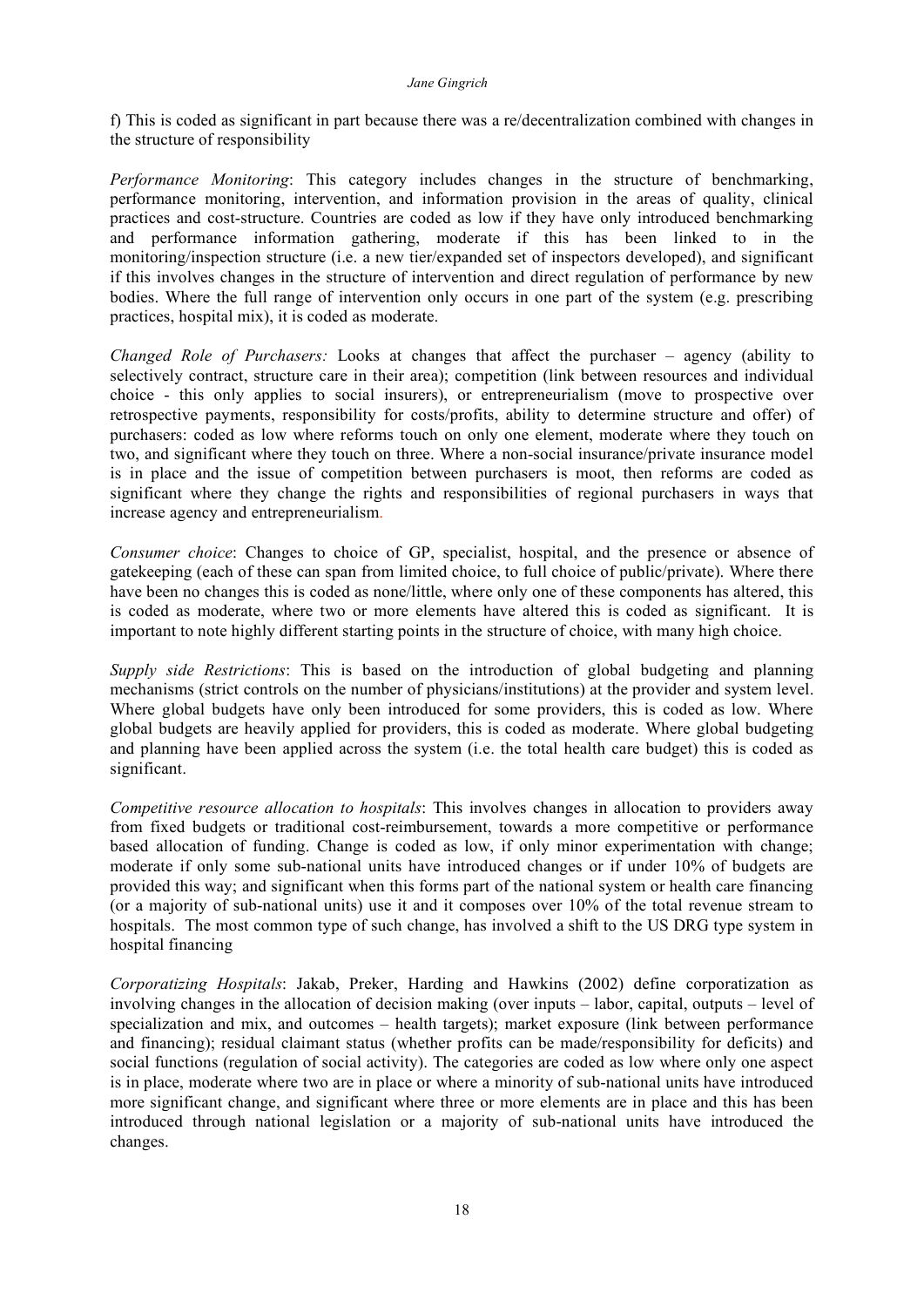#### **References**

- Arthur, W. Brian. 1994. *Increasing returns and path dependence in the economy*. Ann Arbor: University of Michigan.
- Baggott, Rob. 1997. "Evaluating health care reform: the case of the NHS internal market." *Public Administration* 75 (2):283-306.
- Black, Jeanne, and Gerald Kominski. 2001. "Medicare Reform." In *Changing the U.S. Health Care System: Key Issues in Health Services Policy and Management* ed. Ronald M. Andersen, Thomas H. Rice and G. F. Kominski. San Francisco.: Jossey Bass.
- Blumenthal, David. 1996. "Effects of market reforms on doctors and their patients." *Health Affairs* 15 (2):170-84.
- Brown, Phillip. 1990. "The 'Third Wave': education and the ideology of parentocracy." *British Journal of Sociology of Education* 11 (1):65-85.
- Butler, Eamonn, and Madsen Pirie. 1988. "The health of nations ". London Adam Smith Institute.
- Campbell, John. 2004. *Institutional change and globalization*. Princeton, NJ: Princeton University Press.
- Chilman, Catherine S. 1992. "Welfare Reform or Revision? The Family Support Act of 1988." *Social Services Review* 66 (3):349-77.
- Culpepper, Pepper. 2005. "Institutional change in contemporary capitalism: Coordinated financial systems since 1990." *World Politics* 57 (2):173-99.
- David, Paul. 1985. "Clio and the economics of QWERTY." *American Economic Review* 75 (2):332-7.
- Department of Health. 2004. "The NHS improvement plan: putting people at the heart of public services." London: HMSO.
- Department of Health and Social Security. 1983. "NHS Management Inquiry Report (Griffiths Report) ". London: HMSO.
- Esping-Andersen, Gøsta. 1996. *Welfare states in transition: national adaptations in global economies*: Sage Publications.
- Eurydice. 2007. *School Autonomy in Europe. Policies and Measures*. Brussels: Eurydice European Unit.
- Fraser, Nancy , and Linda Gordon. 1994. "A genealogy of dependency: Tracing a keyword of the US welfare state." *Signs* 19 (2):309-36.
- Giaimo, Susan;. 2002. *Markets and medicine: the politics of health care reform in Britain, Germany and the United States.* . Ann Arbor: University of Michigan.
- Giaimo, Susan;, and Philip Manow. 1999. "Adapting the welfare state: the case of health care reform in Britain, Germany, and the United States." *Comparative Political Studies* 32 (8):967-1000.
- Gilens, Martin. 2000. *Why Americans hate welfare: Race, media, and the politics of antipoverty policy*. Chicago: University of Chicago Press.
- Greif, Avner, and David Laitin. 20034. "A Theory of Endogenous Institutional Change." *American Political Science Review* 98 (4):633-52.
- Hacker, Jacob. 2004. "Privatizing Risk without Privatizing the Welfare State: The Hidden Politics of Social Policy Retrenchment in the United States." *American Political Science Review* 98  $(2):243-60.$
- Hacker, Jacob, and Theodore Marmor. 1999. "The misleading language of managed care." *Journal of Health Politics, Policy and Law* 24 (5):1033-43.
- Ham, Christopher. 2004. *Health policy in Britain: the politics and organisation of the National Health Service. Fifth Edition*. New York: Palgrave
- Klein, Rudolf. 1995. *The new politics of the National Health Service* London: Longman.
- Kominski, G. F., and G. Melnick. 2001. "Managed care and the growth of competition: In Andersen RM, Rice H, Kominski GF, eds." In *Changing the U. S. Health Care System, 2nd edn.* , ed. Ronald M. Anderson, Thomas H. Rice and G. F. Kominski. SanFrancisco: Jossey-Bass.
- Korpi, Walter, and Joakim Palme. 2003. "New politics and class politics in the context of austerity and globalization: welfare state regress in 18 countries, 1975-95." *American Political Science Review* 97 (3):425-46.